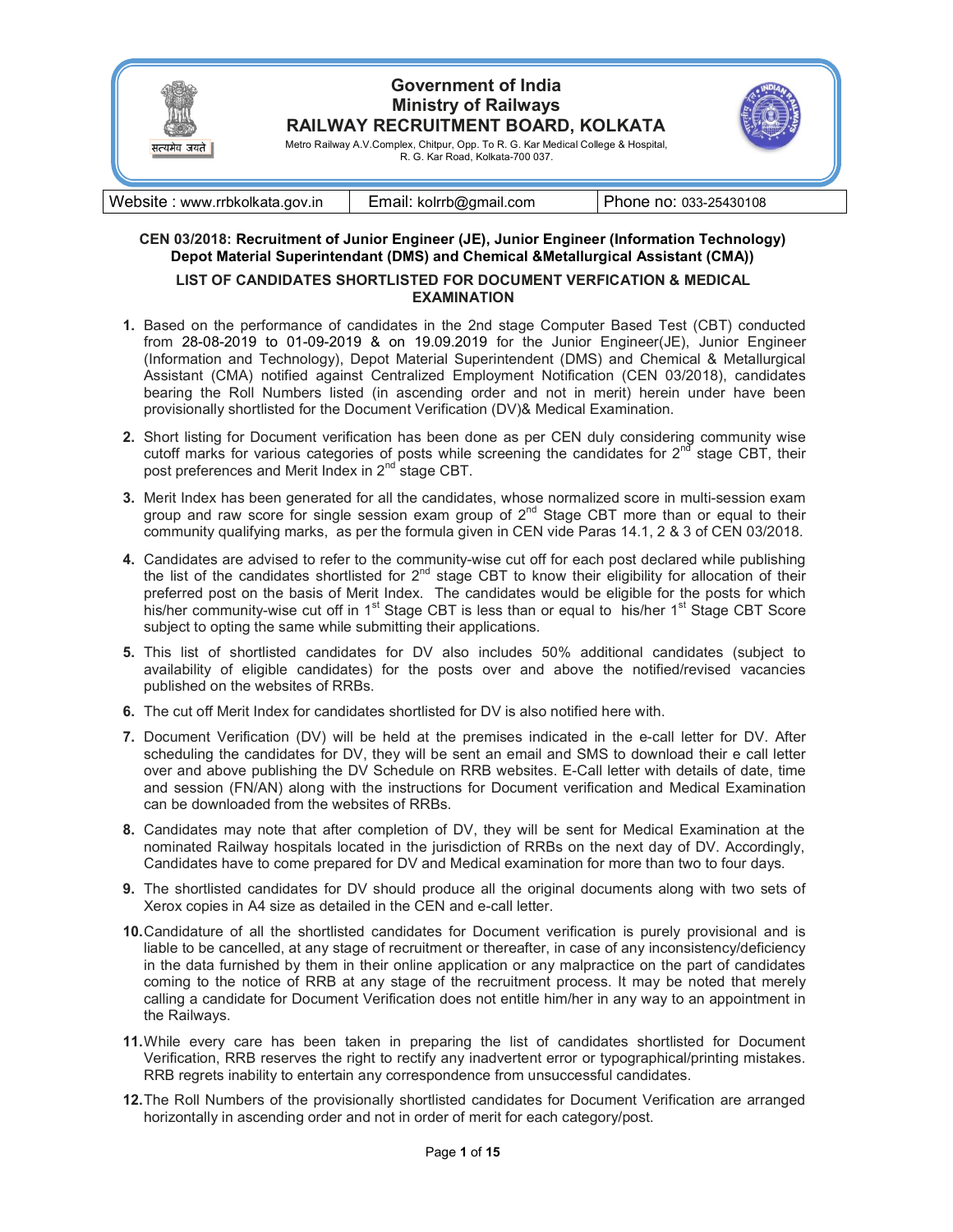- 13. Regarding Medical Examination, candidates are advised that after completion of DV, medical examination will be carried out by Railway Hospital/Health Unit. Candidates have to pay the prescribed medical fee of Rs 24/- only. There are no other charges to be paid to the Hospitals/Health Unit for the medical examination. In rare cases, where the investigation like CT Scan, Ultra Sound, tests to rule out refractive eye surgery etc., have to be carried out for which necessary facility is not available in the Railway Hospital/Health Unit, then for such investigation, candidates may have to make the requisite payment to the concerned laboratory/hospital.
- 14. Candidates may note that all the recruitment related activities by Railways is purely on merit basis only and candidates are not required to make any payment to any authorities other than the prescribed Medical Examination fee of Rs.24/-
- 15. Important: Beware of the touts who may misguide the candidates with false promises of getting them selected for the job on illegal consideration. The recruitment process in the RRB exams is fully computerized and the selection is based purely on the merit of candidates.
- 16. Candidates are advised to regularly visit RRB's official website for the updates.

## 223812292021210 223812292211276 223812292231131 223812292271203 223812293211027 223812293221125 223812293231173 223812293261090 223812294021096 223812294291084 223812295071076 223812295161027 223812296081105 223812296211120 223812296221055 223812296231008 223812296331281 223812296341045 223812296351070 223812297061179 223812297181003 223812297261004 223812297311134 223812297341122 223812298041156 223812298131218 223812298141231 223812298191206 223812298221230 223812298251097 223812298251202 223812298271149 223812298311252 223812298331106 223812299061043 223812299081191 223812300071221 223812300221038 223812300261133 223812300301020 223812301011176 223812301041130 223812301241102 223812301261003 223812301331110 223812301351127 223812302131101 223812302221011 223812302251065 223812302251111 223812303021038 223812303041114 223812303181108 223812303241057 223812303251107 223812304021242 223812304051139 223812304121108 223812304131193 223812304201230 223812304221106 223812304231183 223812305031206 223812306061063 223812307091357 223812307131244 223812307241237 223812307251204 223812307291043 223812307291238 223812307331432 223812308051029 223812310281123 223812310331072 223812311131095 223812311141079 223812311151110 223812311331181 223812312011211 223812312011343 223812312071147 223812312121203 223812312221357 223812312251340 223812312291094 223812436021134 223812436051159 223812436261159 223812437011204 223812437021239 223812437111115 223812437171237 223812437261147 223813220081064 223813220141183 223813221141138 223813355231283 223813356031234 223813356151177 223813356261098 223813357101099 223813357171120 223813363161190 223813363181042 223813363261249 223813363281230 223813364231183 223813364241061 223813365141101 223813365161232 223813365191140 223813365261001 223813367181055 223813367231100 223813376131094 223813376151052 223813378111221 223813378201171 223813378251133 223813379091152 223813379291122 223813379341074 223813380341127 223813381191209 223813382321049 223813383111073 223813383121096 223813383121152

## Combined List of candidates shortlisted for DV for the posts of JE, DMS & CMA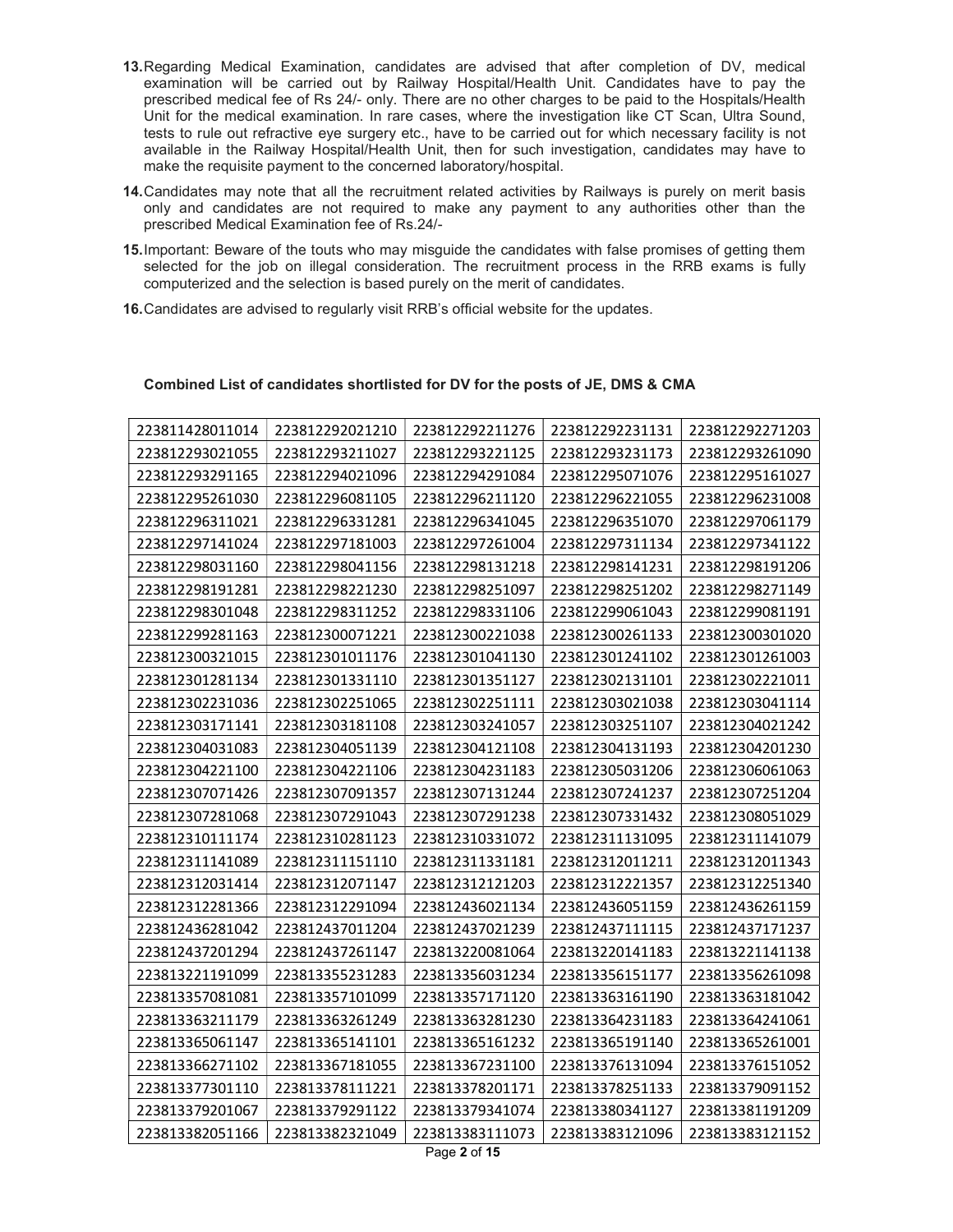| 223813383171090 | 223813383261028 | 223813383321003 | 223813384291111 | 223813385051238 |
|-----------------|-----------------|-----------------|-----------------|-----------------|
| 223813385071029 | 223813385121062 | 223813385191125 | 223813399071010 | 223814190101180 |
| 223814192321295 | 223814194181141 | 223814195191367 | 223814197161024 | 223815218031197 |
| 223815218161084 | 223815218271087 | 223815219051016 | 223815222051335 | 223815222281048 |
| 223815223181042 | 223815223351109 | 223815224041362 | 223815224341315 | 223815226051288 |
| 223815226111248 | 223815226181261 | 223815228141144 | 223815228331250 | 223815422281012 |
| 223815430241357 | 223815430271384 | 223815431201152 | 223816281011034 | 223816281011082 |
| 223816281121015 | 223816281181056 | 223816281221154 | 223816281251102 | 223816281261138 |
| 223816281311002 | 223816281341087 | 223816281341165 | 223816281351091 | 223816282041050 |
| 223816282101038 | 223816282241009 | 223816282291024 | 223816282291075 | 223816283011053 |
| 223816283061026 | 223816283091103 | 223816283181021 | 223816283221006 | 223816283321005 |
| 223816284011051 | 223816284091099 | 223816284291146 | 223816284321037 | 223816284351122 |
| 223816285011134 | 223816285021150 | 223816285131059 | 223816285151324 | 223816285161290 |
| 223816285171023 | 223816285241157 | 223816285271007 | 223816285271294 | 223816285311155 |
| 223816286171058 | 223816286271004 | 223816286271062 | 223816286291014 | 223816287011117 |
| 223816287101021 | 223816287131090 | 223816287291091 | 223816287321090 | 223816287321134 |
| 223816435021149 | 223816435051070 | 223816435071060 | 223816435081167 | 223816435091115 |
| 223816435121075 | 223816435131256 | 223816435201029 | 223816435221046 | 223816435231172 |
| 223816435271218 | 223816435291143 | 223816435311273 | 223816435311283 | 223816435321172 |
| 223816435341009 | 223816456131125 | 223816456191152 | 223816456211239 | 223816456211289 |
| 223816456241175 | 223816456261113 | 223816456301012 | 223816456321194 | 223816456351281 |
| 223816458121055 | 223816458131145 | 223816460161180 | 223816460191186 | 223816460211026 |
| 223816460211071 | 223816460261160 | 223816460271080 | 223816460311194 | 223816460321155 |
| 223816460341133 | 223817148231115 | 223817149081100 | 223817149221111 | 223817149271124 |
| 223817157031051 | 223817157081054 | 223817158151136 | 223817158251018 | 223817158271062 |
| 223817158291068 | 223817159231184 | 223817159251109 | 223817159331027 | 223817160071163 |
| 223817160081049 | 223817160101028 | 223817160261100 | 223817160301080 | 223817161081148 |
| 223817161181157 | 223817161221045 | 223817162021137 | 223817162121261 | 223817162171005 |
| 223817162291166 | 223817163171032 | 223817163181260 | 223817163281055 | 223817164081263 |
| 223817164101299 | 223817164211280 | 223817164271265 | 223817164311300 | 223817165031226 |
| 223817165171286 | 223817165181124 | 223817165211140 | 223817165241022 | 223817165341014 |
| 223817165351244 | 223817166291110 | 223817166301136 | 223817167201112 | 223817167211141 |
| 223817167221264 | 223817167241322 | 223817167281259 | 223817167301205 | 223817168351084 |
| 223817169081094 | 223817169121124 | 223817169251105 | 223817170011093 | 223817288091091 |
| 223817289281158 | 223817289341244 | 223817289351278 | 223817289351311 | 223818338271275 |
| 223819358011022 | 223819358241093 | 223819358251044 | 223819360031148 | 223819360051026 |
| 223819361061062 | 223819361091158 | 223819361091164 | 223819361171199 | 223819362161129 |
| 223819368151275 | 223819368271072 | 223819368271159 | 223819368311090 | 223819368321128 |
| 223819368341166 | 223819369011217 | 223819369041187 | 223819369171155 | 223819370271113 |
| 223819370311046 | 223819370321184 | 223819371041153 | 223819371311071 | 223819373131025 |
| 223819373151191 | 223819373181057 | 223819373211102 | 223819373301145 | 223819373321025 |
| 223819374111049 | 223819386051018 | 223819386101171 | 223819386111045 | 223819386131221 |
| 223819386151142 | 223819386231135 | 223819386261003 | 223819386301042 | 223819387051156 |
| 223819387151192 | 223819387191059 | 223819387311190 | 223819387311192 | 223819388051083 |
| 223819388141115 | 223819388181225 | 223819388211047 | 223819388211149 | 223819388291188 |
| 223819389031046 | 223819389141131 | 223819389161265 | 223819389211277 | 223819390021034 |
| 223819390061037 | 223819390081045 | 223819390101222 | 223819390121223 | 223819390221058 |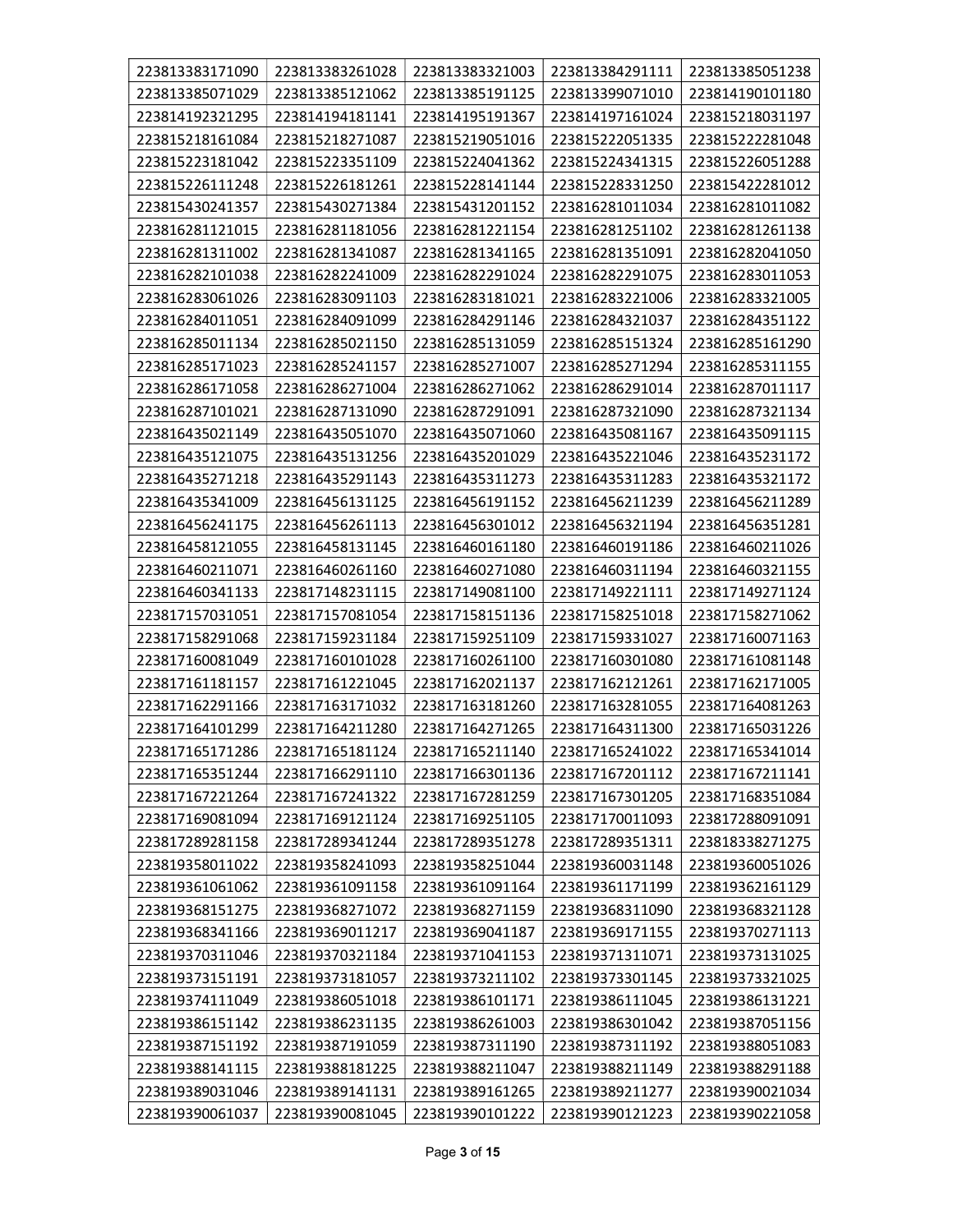| 223819390271087 | 223819390311100 | 223819390321034 | 223819390331011 | 223819390341239 |
|-----------------|-----------------|-----------------|-----------------|-----------------|
| 223819390351040 | 223819391031203 | 223819391081120 | 223819391091201 | 223819391101082 |
| 223819391171055 | 223819391241092 | 223819391281086 | 223819391301197 | 223819392071168 |
| 223819392091132 | 223819392131106 | 223819392171119 | 223819392171129 | 223819392211023 |
| 223819393021073 | 223819393151232 | 223819393161080 | 223819393161120 | 223819393211061 |
| 223819393221001 | 223819393221155 | 223819393241099 | 223819393271130 | 223819393351121 |
| 223819394061049 | 223819394071006 | 223819394111081 | 223819394321049 | 223819395071099 |
| 223819395211084 | 223819395221090 | 223819395261057 | 223819395341119 | 223819396331066 |
| 223819397041073 | 223819397111162 | 223819397141140 | 223819397191132 | 223819397211015 |
| 223819397281055 | 223819397331109 | 223819397331172 | 223819397341030 | 223819397341156 |
| 223819398011038 | 223819398121138 | 223819398141138 | 223819398181028 | 223819398241035 |
| 223819398261092 | 223819398271136 | 223819398301097 | 223819398301118 | 223819398301128 |
| 223819398311139 | 223819398321204 | 223819401111111 | 223819447061057 | 223819447081123 |
| 223819447301014 | 223820126041109 | 223820126041208 | 223820126211228 | 223820129341026 |
| 223820354201009 | 223820354301072 | 223822279151012 | 223822280011029 | 223822280071105 |
| 223822280161078 | 223822280171057 | 223822280211141 | 223822280231081 | 223822280251034 |
| 223822280271174 | 223822280281165 | 223822280281184 | 223822280291169 | 223822280311208 |
| 223822280341147 | 223822404021032 | 223822404021082 | 223822404021097 | 223822404021148 |
| 223822404041020 | 223822404041095 | 223822404051051 | 223822404061075 | 223822404061140 |
| 223822404081079 | 223822404081138 | 223822404101056 | 223822404101116 | 223822404111077 |
| 223822404121152 | 223822404131139 | 223822404131145 | 223822404181040 | 223822404181107 |
| 223822404181128 | 223822404181177 | 223822404191129 | 223822404201034 | 223822404211025 |
| 223822404211041 | 223822404211081 | 223822404221129 | 223822404231120 | 223822404231134 |
| 223822404241008 | 223822404241067 | 223822404241096 | 223822404251130 | 223822404251158 |
| 223822404251168 | 223822404261032 | 223822404271112 | 223822404281128 | 223822404291049 |
| 223822404301071 | 223822404301156 | 223822404311039 | 223822404311091 | 223822404321076 |
| 223822404321105 | 223822405021012 | 223822405021142 | 223822405021157 | 223822405031141 |
| 223822405041103 | 223822405071079 | 223822405091002 | 223822405091011 | 223822405091012 |
| 223822405091080 | 223822405091108 | 223822405091174 | 223822405101084 | 223822405101169 |
| 223822405111094 | 223822405111108 | 223822405111137 | 223822405131090 | 223822405131130 |
| 223822405131174 | 223822405141158 | 223822405141183 | 223822405151068 | 223822405161020 |
| 223822405161088 | 223822405161102 | 223822405161127 | 223822405171055 | 223822405171070 |
| 223822405181003 | 223822405201093 | 223822405201184 | 223822405221188 | 223822405241048 |
| 223822405251001 | 223822405251054 | 223822405261128 | 223822405281049 | 223822405281112 |
| 223822405291109 | 223822405291154 | 223822405301050 | 223822405311088 | 223822405311119 |
| 223822405311160 | 223822405311161 | 223822405331097 | 223822405341057 | 223822405341099 |
| 223822405341173 | 223822405351020 | 223822405351194 | 223822409011004 | 223822409011048 |
| 223822409011143 | 223822409021100 | 223822409021158 | 223822409031154 | 223822409041090 |
| 223822409041203 | 223822409051143 | 223822409051150 | 223822409051179 | 223822409061054 |
| 223822409061072 | 223822409061093 | 223822409061199 | 223822409071148 | 223822409071172 |
| 223822409071239 | 223822409071243 | 223822409071262 | 223822409101052 | 223822409101140 |
| 223822409101212 | 223822409101232 | 223822409101235 | 223822409111014 | 223822409181291 |
| 223822409191067 | 223822409191091 | 223822409191242 | 223822409191400 | 223822409201249 |
| 223822409201330 | 223822409201381 | 223822409201464 | 223822409211028 | 223822409211039 |
| 223822409211235 | 223822409211273 | 223822409211301 | 223822409211390 | 223822409211408 |
| 223822409221085 | 223822409221175 | 223822409221389 | 223822409221423 | 223822409241171 |
| 223822409241360 | 223822409241460 | 223822409251052 | 223822409251054 | 223822409251118 |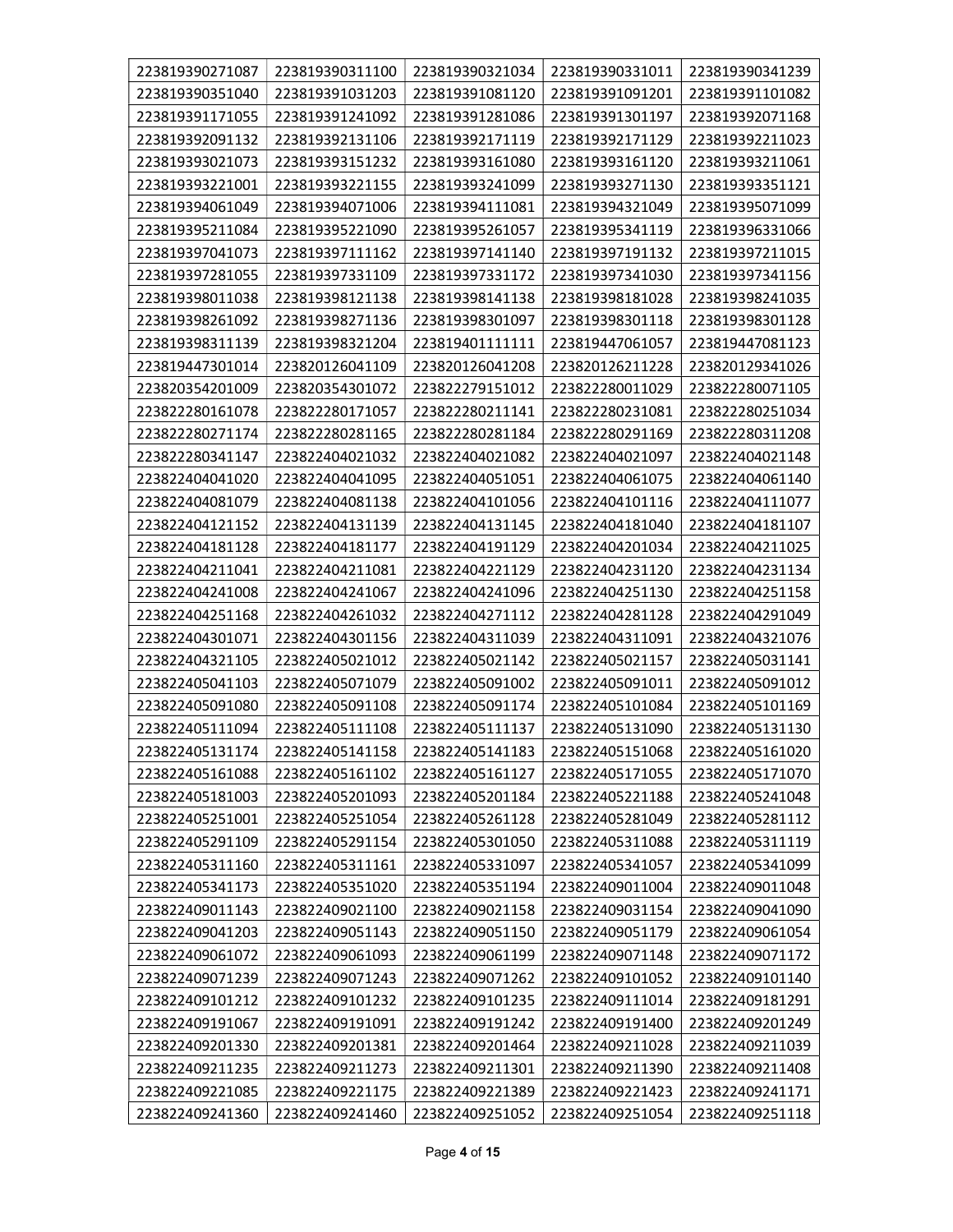| 223822409251145 | 223822409251262 | 223822409261126 | 223822409261189 | 223822409261305 |
|-----------------|-----------------|-----------------|-----------------|-----------------|
| 223822409261476 | 223822409271075 | 223822409271078 | 223822409271080 | 223822409271203 |
| 223822409271354 | 223822409281178 | 223822409291006 | 223822409291030 | 223822409291176 |
| 223822409291184 | 223822409291281 | 223822409291374 | 223822409291377 | 223822409291479 |
| 223822409301046 | 223822409301160 | 223822409301188 | 223822409301271 | 223822409301325 |
| 223822409311135 | 223822409311166 | 223822409311173 | 223822409311397 | 223822409321081 |
| 223822409321142 | 223822409321480 | 223822409331183 | 223822409331416 | 223822409331475 |
| 223822409341114 | 223822409341276 | 223822409341337 | 223822409351066 | 223822409351132 |
| 223822409351278 | 223822409351331 | 223822410011009 | 223822410021115 | 223822410021256 |
| 223822410031223 | 223822410031242 | 223822410031245 | 223822410031259 | 223822410041023 |
| 223822410041114 | 223822410051069 | 223822410061089 | 223822410071124 | 223822410071220 |
| 223822410071244 | 223822410071261 | 223822410111197 | 223822410121003 | 223822410121089 |
| 223822410121119 | 223822410121247 | 223822410131254 | 223822410131261 | 223822410141046 |
| 223822410141070 | 223822410141126 | 223822410161015 | 223822410161036 | 223822410161073 |
| 223822410161226 | 223822410161272 | 223822410171158 | 223822410171212 | 223822410191144 |
| 223822410191204 | 223822410191276 | 223822410191297 | 223822410201029 | 223822410201133 |
| 223822410211127 | 223822410211229 | 223822410211267 | 223822410221165 | 223822410231001 |
| 223822410231150 | 223822410241065 | 223822410251013 | 223822410251041 | 223822410251110 |
| 223822410251135 | 223822410251209 | 223822410251280 | 223822410251294 | 223822410261077 |
| 223822410271062 | 223822410281007 | 223822410281112 | 223822410281298 | 223822410291072 |
| 223822410291236 | 223822410301092 | 223822410301175 | 223822410311036 | 223822410311045 |
| 223822410311084 | 223822410311137 | 223822410321097 | 223822410321305 | 223822410331022 |
| 223822410331080 | 223822410331205 | 223822410341080 | 223822410341082 | 223822410341151 |
| 223822410351013 | 223822410351121 | 223822410351251 | 223822412011081 | 223822412011143 |
| 223822412011147 | 223822412011178 | 223822412021057 | 223822412021164 | 223822412031021 |
| 223822412041056 | 223822412041100 | 223822412041168 | 223822412051035 | 223822412051219 |
| 223822412051227 | 223822412061011 | 223822412061079 | 223822412061151 | 223822412061197 |
| 223822412061239 | 223822412071103 | 223822412071164 | 223822412071257 | 223822412081001 |
| 223822412091236 | 223822412091263 | 223822412101039 | 223822412111136 | 223822412121017 |
| 223822412121151 | 223822412131261 | 223822412131275 | 223822412141090 | 223822412141125 |
| 223822412141198 | 223822412151005 | 223822412151042 | 223822412151096 | 223822412151168 |
| 223822412151242 | 223822412161238 | 223822412161273 | 223822412171136 | 223822412181086 |
| 223822412181127 | 223822412191026 | 223822412191094 | 223822412191158 | 223822412191243 |
| 223822412191286 | 223822412191298 | 223822412201076 | 223822412201203 | 223822412201295 |
| 223822412201298 | 223822412211261 | 223822412221093 | 223822412221244 | 223822412221274 |
| 223822412221280 | 223822412231110 | 223822412231247 | 223822412231299 | 223822412241049 |
| 223822412241082 | 223822412251027 | 223822412261238 | 223822412261276 | 223822412271099 |
| 223822412281090 | 223822412281096 | 223822412281130 | 223822412281205 | 223822412281213 |
| 223822412281233 | 223822412291092 | 223822412301017 | 223822412311160 | 223822412321010 |
| 223822412321124 | 223822412321169 | 223822412331057 | 223822412331069 | 223822412331100 |
| 223822412331208 | 223822412331255 | 223822412341018 | 223822412341281 | 223822412351187 |
| 223822413021018 | 223822413021097 | 223822413031114 | 223822413031132 | 223822413041065 |
| 223822413041190 | 223822413051167 | 223822413051204 | 223822413071158 | 223822413081161 |
| 223822413081223 | 223822413091046 | 223822413091216 | 223822413111113 | 223822413111155 |
| 223822413131041 | 223822413131057 | 223822413131129 | 223822413141046 | 223822413141055 |
| 223822413141097 | 223822413141133 | 223822413141184 | 223822413151028 | 223822413151148 |
| 223822413151218 | 223822413151230 | 223822413161126 | 223822413161139 | 223822413161177 |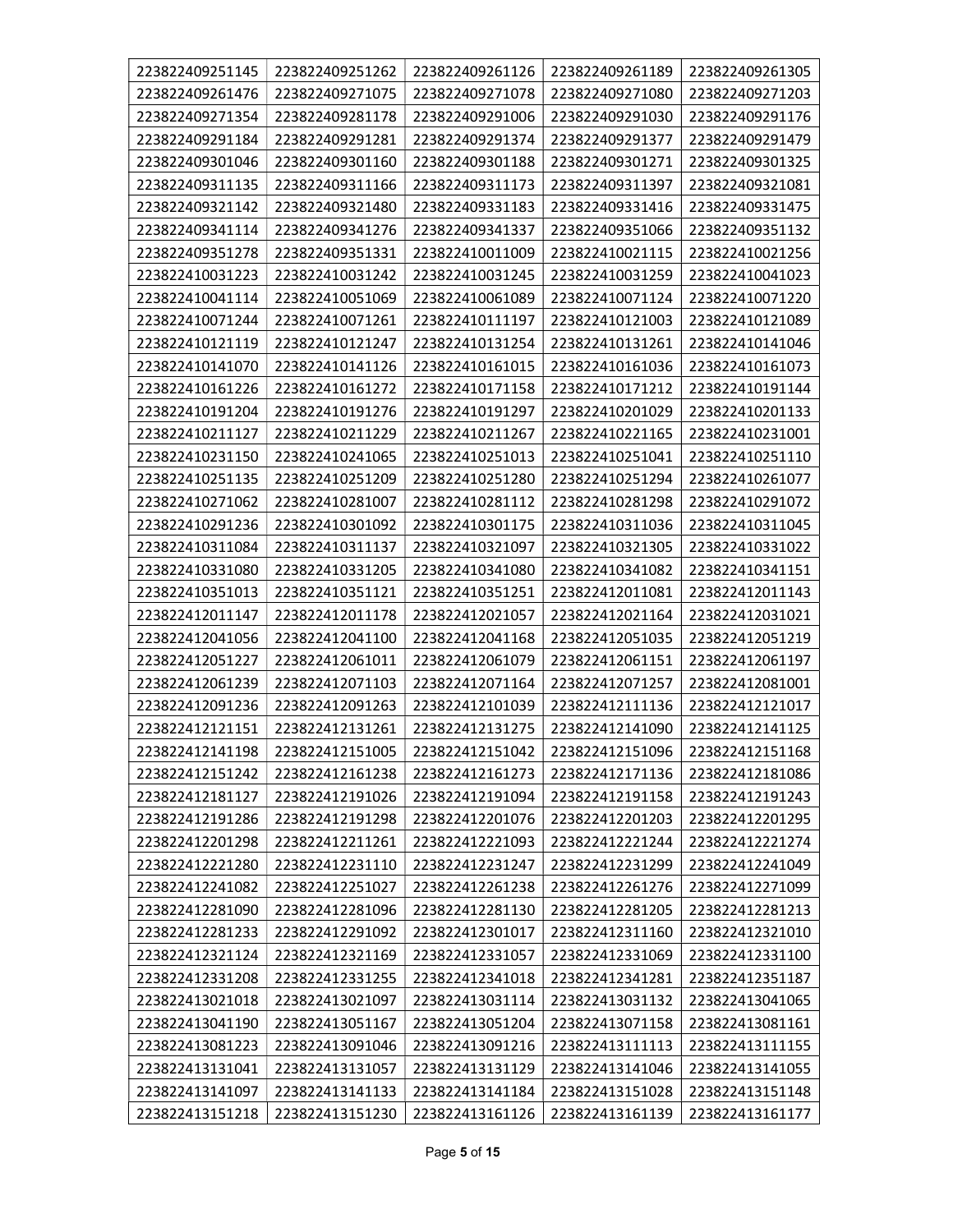| 223822413171019 | 223822413181177 | 223822413181201 | 223822413191082 | 223822413191120 |
|-----------------|-----------------|-----------------|-----------------|-----------------|
| 223822413191214 | 223822413201221 | 223822413221042 | 223822413231048 | 223822413231159 |
| 223822413231230 | 223822413241218 | 223822413251107 | 223822413251260 | 223822413261056 |
| 223822413261060 | 223822413261167 | 223822413261259 | 223822413271043 | 223822413271170 |
| 223822413291206 | 223822413301010 | 223822413301221 | 223822413301232 | 223822413311058 |
| 223822413321147 | 223822413321176 | 223822413321263 | 223822413331032 | 223822413331079 |
| 223822413331235 | 223822413341123 | 223822413341130 | 223822413341198 | 223822413341253 |
| 223822413351037 | 223822413351057 | 223822413351081 | 223822413351240 | 223822415011156 |
| 223822415041100 | 223822415041135 | 223822415051050 | 223822415061015 | 223822415061019 |
| 223822415061057 | 223822415061107 | 223822415061154 | 223822415081007 | 223822415081105 |
| 223822415081127 | 223822415091108 | 223822415101199 | 223822415111145 | 223822415181047 |
| 223822415181072 | 223822415201034 | 223822415201129 | 223822415201139 | 223822415211082 |
| 223822415221214 | 223822415231053 | 223822415231089 | 223822415231139 | 223822415241187 |
| 223822415251104 | 223822415251134 | 223822415261139 | 223822415261141 | 223822415261174 |
| 223822415271191 | 223822415331091 | 223822415341056 | 223822415351046 | 223822415351144 |
| 223822416011115 | 223822416021131 | 223822416021227 | 223822416041002 | 223822416051037 |
| 223822416051041 | 223822416051057 | 223822416061214 | 223822416061304 | 223822416071146 |
| 223822416071255 | 223822416071316 | 223822416071334 | 223822416081066 | 223822416081115 |
| 223822416081144 | 223822416081221 | 223822416081267 | 223822416091083 | 223822416091122 |
| 223822416091342 | 223822416091368 | 223822416101272 | 223822416101338 | 223822416111023 |
| 223822416111077 | 223822416111234 | 223822416111357 | 223822416121006 | 223822416121266 |
| 223822416121279 | 223822416131112 | 223822416131263 | 223822416131275 | 223822416131353 |
| 223822416131370 | 223822416131371 | 223822416131412 | 223822416141116 | 223822416141127 |
| 223822416141277 | 223822416141279 | 223822416141305 | 223822416151164 | 223822416151229 |
| 223822416151260 | 223822416151287 | 223822416161174 | 223822416161256 | 223822416161336 |
| 223822416181121 | 223822416181144 | 223822416181174 | 223822416181209 | 223822416181257 |
| 223822416181268 | 223822416181412 | 223822416191099 | 223822416191378 | 223822416201140 |
| 223822416201184 | 223822416201230 | 223822416201344 | 223822416201397 | 223822416211058 |
| 223822416211184 | 223822416211286 | 223822416211394 | 223822416211405 | 223822416221008 |
| 223822416221238 | 223822416231016 | 223822416231372 | 223822416241139 | 223822416241167 |
| 223822416241200 | 223822416251076 | 223822416251332 | 223822416261068 | 223822416261202 |
| 223822416261279 | 223822416261319 | 223822416261398 | 223822416261417 | 223822416271035 |
| 223822416271424 | 223822416281008 | 223822416281292 | 223822416281409 | 223822416281419 |
| 223822416291033 | 223822416291105 | 223822416291158 | 223822416291245 | 223822416291371 |
| 223822416291384 | 223822416301151 | 223822416301169 | 223822416301191 | 223822416301196 |
| 223822416301252 | 223822416301389 | 223822416311045 | 223822416311060 | 223822416311129 |
| 223822416311316 | 223822416321161 | 223822416321228 | 223822416321234 | 223822416321299 |
| 223822416331043 | 223822416331081 | 223822416331111 | 223822416331222 | 223822416331235 |
| 223822416331344 | 223822416341028 | 223822416341121 | 223822416341215 | 223822416341405 |
| 223822416351027 | 223822416351128 | 223822416351261 | 223822416351264 | 223822416351293 |
| 223822426011015 | 223822426011129 | 223822426011141 | 223822426011300 | 223822426021067 |
| 223822426021125 | 223822426021185 | 223822426021215 | 223822426021258 | 223822426031047 |
| 223822426031115 | 223822426031128 | 223822426041043 | 223822426041140 | 223822426051016 |
| 223822426051018 | 223822426051128 | 223822426051262 | 223822426061160 | 223822426061345 |
| 223822426071003 | 223822426071203 | 223822426071217 | 223822426081081 | 223822426211156 |
| 223822426231020 | 223822426231162 | 223822426241080 | 223822426241129 | 223822426251060 |
| 223822426261082 | 223822426261083 | 223822426261187 | 223822426271115 | 223822426271151 |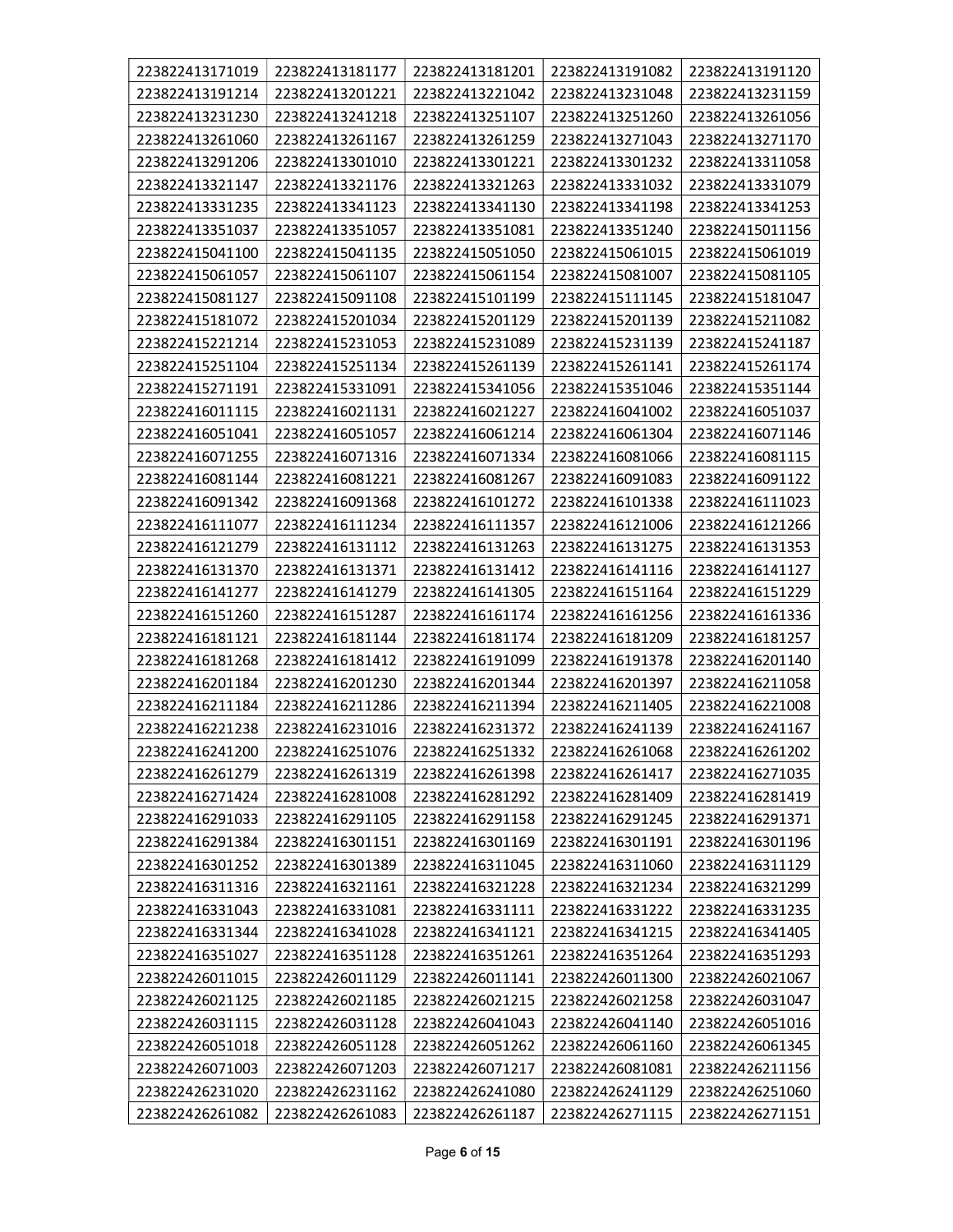| 223822426271180 | 223822426341088 | 223822426341155 | 223822426351067 | 223822426351200 |
|-----------------|-----------------|-----------------|-----------------|-----------------|
| 223822426351335 | 223822446061026 | 223822446061041 | 223822446061083 | 223822446071049 |
| 223822446071097 | 223822446081009 | 223822446081037 | 223822446081091 | 223822446111031 |
| 223822446131033 | 223822446181031 | 223822446191079 | 223822446221053 | 223822446231067 |
| 223822446241074 | 223822446241096 | 223822446251099 | 223822446271085 | 223822446301034 |
| 223822446321018 | 223822446321091 | 223822446331019 | 223822446341057 | 223822449091108 |
| 223822449101125 | 223822449101126 | 223822449111018 | 223822449121024 | 223822449121049 |
| 223822449131020 | 223822449151023 | 223822449151032 | 223822449151080 | 223822449151084 |
| 223822449151119 | 223822449161083 | 223822449171086 | 223822449191056 | 223822449201032 |
| 223822449201042 | 223822449201043 | 223822449221102 | 223822449231054 | 223822449251098 |
| 223822449261091 | 223822449291079 | 223822449301044 | 223822449301045 | 223822449311012 |
| 223822449331067 | 223822449341077 | 223822449351125 | 223822450011056 | 223822450021013 |
| 223822450021071 | 223822450041077 | 223822450051058 | 223822450061059 | 223822450071036 |
| 223822450091036 | 223822450091046 | 223822450091079 | 223822450101051 | 223822450111053 |
| 223822450111099 | 223822450121063 | 223822450131037 | 223822450181011 | 223822450181074 |
| 223822450191018 | 223822450191029 | 223822450201100 | 223822450211088 | 223822450211092 |
| 223822450221035 | 223822450231033 | 223822450231084 | 223822450241001 | 223822450241055 |
| 223822450251013 | 223822450251032 | 223822450261045 | 223822450271020 | 223822450281006 |
| 223822450291030 | 223822450301081 | 223822450321092 | 223822450341060 | 223822451031021 |
| 223822451031030 | 223822451041056 | 223822451091048 | 223822451091055 | 223822451111055 |
| 223822451111074 | 223822451111093 | 223822451121051 | 223822451121056 | 223822451131083 |
| 223822451141038 | 223822451151040 | 223822451151108 | 223822451151118 | 223822451171023 |
| 223822451181060 | 223822451191030 | 223822451191114 | 223822451201038 | 223822451201071 |
| 223822451211034 | 223822451221035 | 223822451221038 | 223822451241067 | 223822451271008 |
| 223822451271071 | 223822451281047 | 223822451311072 | 223822451311086 | 223822451321032 |
| 223822451321058 | 223822451341050 | 223822451351085 | 223822455181061 | 223822455191086 |
| 223822455201065 | 223822455201082 | 223822455211128 | 223822455221063 | 223822455241039 |
| 223822455241074 | 223822455251042 | 223822455251088 | 223822455271006 | 223822455281084 |
| 223822455281098 | 223822455291001 | 223822455291040 | 223822455291046 | 223822455291122 |
| 223822455291129 | 223822455351002 | 223823406021074 | 223823406041031 | 223823406041037 |
| 223823406041053 | 223823406061013 | 223823406061033 | 223823406081026 | 223823406121117 |
| 223823406151038 | 223823406151043 | 223823406171038 | 223823406191039 | 223823406191112 |
| 223823406201102 | 223823406221009 | 223823406221084 | 223823406221119 | 223823406221131 |
| 223823406241119 | 223823406251020 | 223823406261120 | 223823406291062 | 223823406311105 |
| 223823406321028 | 223823406321031 | 223823406321099 | 223823406331093 | 223823406331096 |
| 223823406351129 | 223823407011039 | 223823407031035 | 223823407041001 | 223823407071042 |
| 223823407081034 | 223823407091034 | 223823407131045 | 223823407141028 | 223823407151006 |
| 223823407201037 | 223823407241028 | 223823407241029 | 223823407271057 | 223823407341026 |
| 223823407351020 | 223823417241053 | 223823417261099 | 223824250171106 | 223824252131232 |
| 223824253101143 | 223824253281241 | 223824266311021 | 223824432071148 | 223824433211228 |
| 223824433281213 | 223826131041038 | 223826131041154 | 223826131041184 | 223826131051069 |
| 223826131051077 | 223826131051196 | 223826131071138 | 223826131071267 | 223826131071269 |
| 223826131081056 | 223826131091036 | 223826131091127 | 223826131101256 | 223826131131156 |
| 223826131131185 | 223826131161135 | 223826131171016 | 223826131171069 | 223826131171170 |
| 223826131171180 | 223826131171228 | 223826131171250 | 223826131171288 | 223826131181138 |
| 223826131191162 | 223826131191282 | 223826131191289 | 223826131201004 | 223826131221160 |
| 223826131231002 | 223826132011009 | 223826132021130 | 223826132021184 | 223826132031121 |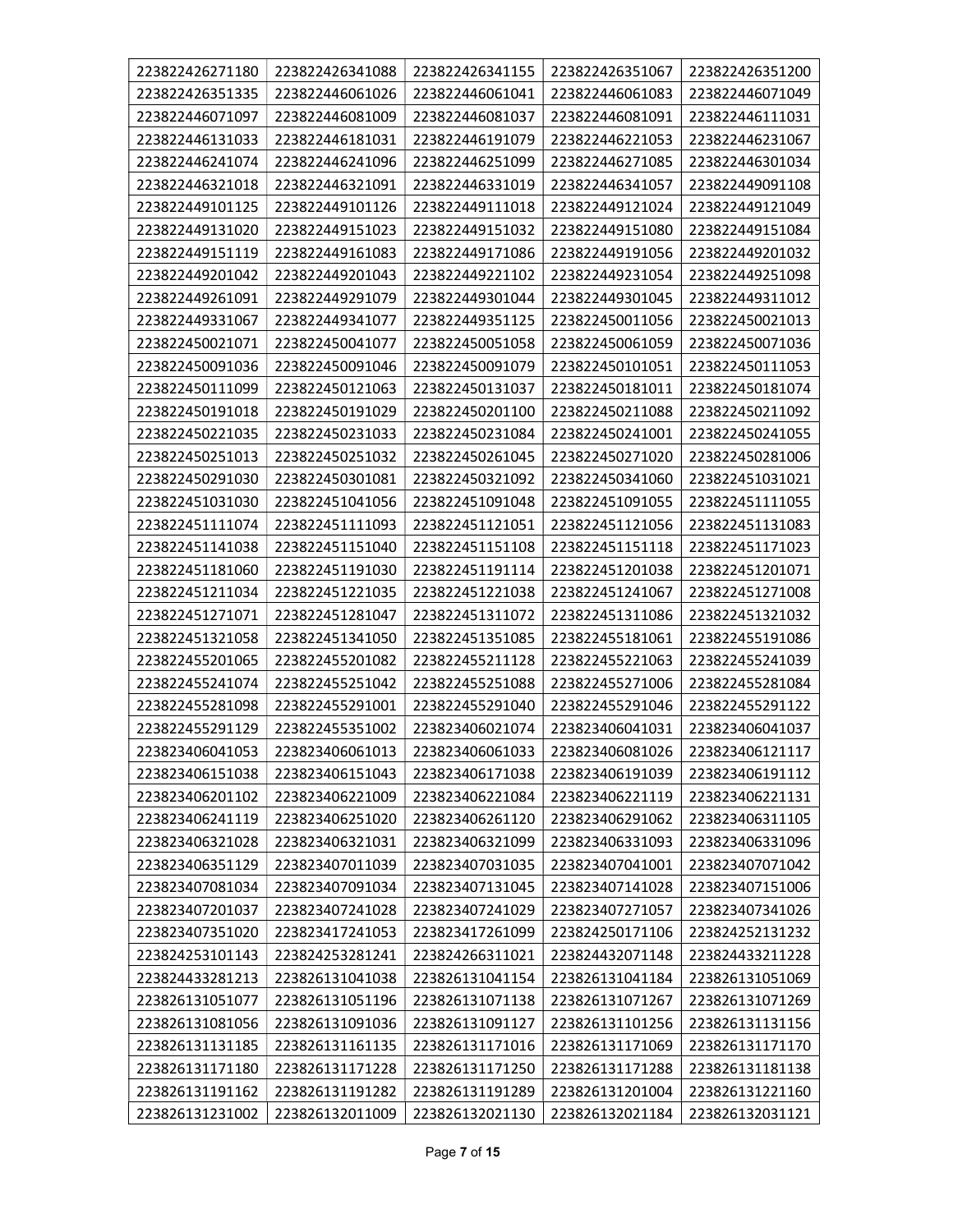| 223826132061132 | 223826132071003 | 223826132071065 | 223826132071069 | 223826132081193 |
|-----------------|-----------------|-----------------|-----------------|-----------------|
| 223826132091050 | 223826132101076 | 223826132101162 | 223826132101273 | 223826132111212 |
| 223826132211172 | 223826132211231 | 223826132221216 | 223826132231167 | 223826132241270 |
| 223826132251022 | 223826132251134 | 223826132261011 | 223826132261303 | 223826132271116 |
| 223826132271175 | 223826132271206 | 223826132271302 | 223826132281205 | 223826132291068 |
| 223826132291191 | 223826132301292 | 223826132301317 | 223826132311252 | 223826132311292 |
| 223826132331105 | 223826132351168 | 223826133051023 | 223826133101110 | 223826133111132 |
| 223826133121082 | 223826133151120 | 223826133161113 | 223826133181182 | 223826133191026 |
| 223826133231210 | 223826133261035 | 223826133261051 | 223826133281077 | 223826133281186 |
| 223826133291030 | 223826133301112 | 223826133311062 | 223826133311186 | 223826133321159 |
| 223826133341056 | 223826134011006 | 223826134011095 | 223826134021160 | 223826134021253 |
| 223826134021270 | 223826134031261 | 223826134041133 | 223826134041154 | 223826134071285 |
| 223826134091166 | 223826134091277 | 223826134101030 | 223826134111037 | 223826134111085 |
| 223826134111265 | 223826134121004 | 223826134121235 | 223826134131072 | 223826134131230 |
| 223826134141176 | 223826134151047 | 223826134151175 | 223826134171052 | 223826134171086 |
| 223826134181050 | 223826134191223 | 223826134201018 | 223826134201223 | 223826134211294 |
| 223826134221068 | 223826134221128 | 223826134221277 | 223826134221305 | 223826134241093 |
| 223826134241102 | 223826134241237 | 223826134241273 | 223826134251255 | 223826134261022 |
| 223826134261178 | 223826134291232 | 223826134321079 | 223826134321110 | 223826134321261 |
| 223826134341218 | 223826135011011 | 223826135021033 | 223826135031025 | 223826135031048 |
| 223826135041191 | 223826135051083 | 223826135051105 | 223826135051139 | 223826135051289 |
| 223826135061024 | 223826135061217 | 223826135061248 | 223826135091220 | 223826135101044 |
| 223826135101052 | 223826135101296 | 223826135111220 | 223826135121065 | 223826135121264 |
| 223826135131091 | 223826135141014 | 223826135151270 | 223826135161293 | 223826135171013 |
| 223826135171043 | 223826135181043 | 223826135181046 | 223826135181127 | 223826135191095 |
| 223826135211213 | 223826135211214 | 223826135221159 | 223826135241051 | 223826135251193 |
| 223826135261174 | 223826135261247 | 223826135301150 | 223826135301171 | 223826135301299 |
| 223826135321023 | 223826135321251 | 223826135331102 | 223826135331127 | 223826135331244 |
| 223826135341126 | 223826135351235 | 223826135351313 | 223826136011002 | 223826136031056 |
| 223826136041115 | 223826136051144 | 223826136101046 | 223826136111168 | 223826136121106 |
| 223826136131118 | 223826136131133 | 223826136151130 | 223826136161021 | 223826136161033 |
| 223826136181149 | 223826136181187 | 223826136191082 | 223826136191175 | 223826136201119 |
| 223826136211015 | 223826136211193 | 223826136231161 | 223826136231172 | 223826136231223 |
| 223826136231228 | 223826136271179 | 223826136271190 | 223826136281201 | 223826136291196 |
| 223826136311002 | 223826136311188 | 223826136311194 | 223826136331069 | 223826136331151 |
| 223826136351079 | 223826137011114 | 223826137041004 | 223826137051055 | 223826137051163 |
| 223826137061058 | 223826137061169 | 223826137091146 | 223826137111073 | 223826137121006 |
| 223826137121078 | 223826137121232 | 223826137141146 | 223826137161126 | 223826137161164 |
| 223826137181034 | 223826137181074 | 223826137191140 | 223826137201044 | 223826137201112 |
| 223826137201142 | 223826137201240 | 223826137221177 | 223826137231112 | 223826137251107 |
| 223826137271008 | 223826137271032 | 223826137271109 | 223826137271126 | 223826137271163 |
| 223826137281049 | 223826137331027 | 223826137331028 | 223826137331041 | 223826137331081 |
| 223826137331131 | 223826137331161 | 223826137341175 | 223826137351079 | 223826137351092 |
| 223826138011250 | 223826138041250 | 223826138061004 | 223826138061236 | 223826138071213 |
| 223826138091057 | 223826138091065 | 223826138091137 | 223826138091229 | 223826138101153 |
| 223826138121238 | 223826138141224 | 223826138151121 | 223826138181043 | 223826138181192 |
| 223826138191072 | 223826138221044 | 223826138241147 | 223826138261165 | 223826138291001 |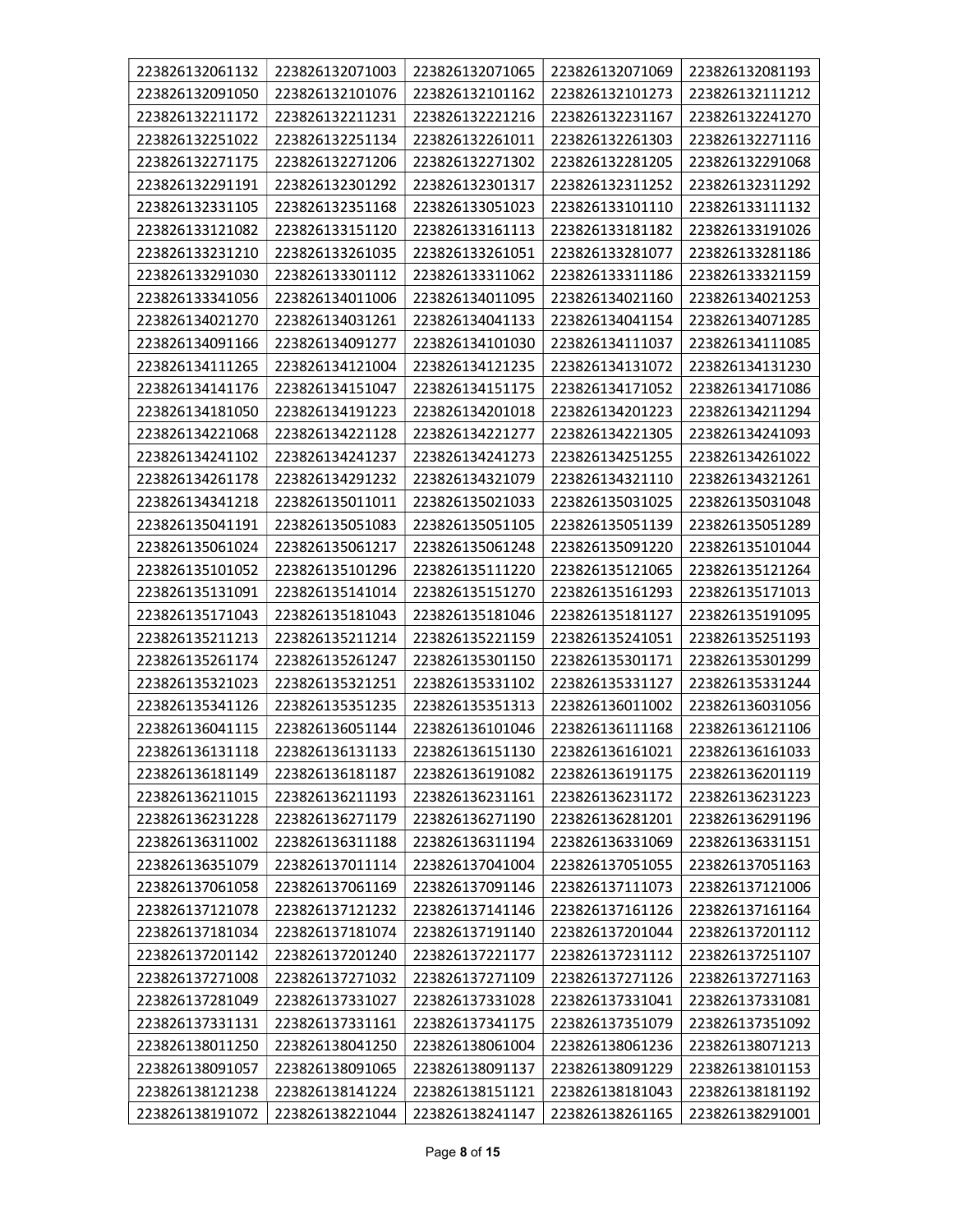| 223826138291041 | 223826138311127 | 223826138311215 | 223826138321263 | 223826138331031 |
|-----------------|-----------------|-----------------|-----------------|-----------------|
| 223826138331243 | 223826138341026 | 223826138351139 | 223826139011063 | 223826139011121 |
| 223826139031055 | 223826139031122 | 223826139031193 | 223826139051200 | 223826139061010 |
| 223826139061046 | 223826139101068 | 223826139101106 | 223826139101114 | 223826139101189 |
| 223826139111015 | 223826139111068 | 223826139111165 | 223826139121016 | 223826139131015 |
| 223826139141031 | 223826139141081 | 223826139151051 | 223826139151087 | 223826139171032 |
| 223826139191030 | 223826139191145 | 223826139191148 | 223826139191179 | 223826139201189 |
| 223826139211116 | 223826139231103 | 223826139231129 | 223826139231178 | 223826139241193 |
| 223826139251058 | 223826139281015 | 223826139281087 | 223826139291092 | 223826139301014 |
| 223826139301150 | 223826139301168 | 223826139311101 | 223826139321021 | 223826139331018 |
| 223826139331081 | 223826139341066 | 223826140011150 | 223826140031073 | 223826140041198 |
| 223826140061050 | 223826140071097 | 223826140071123 | 223826140071211 | 223826140081138 |
| 223826140091068 | 223826140101055 | 223826140131117 | 223826140141010 | 223826140141116 |
| 223826140141150 | 223826140141164 | 223826140141209 | 223826140151150 | 223826140161187 |
| 223826140181201 | 223826140191016 | 223826140191160 | 223826140201065 | 223826140201104 |
| 223826140221145 | 223826140221157 | 223826140231054 | 223826140231187 | 223826140231250 |
| 223826140241164 | 223826140241246 | 223826140251106 | 223826140251113 | 223826140271047 |
| 223826140281252 | 223826140281265 | 223826140291091 | 223826140291209 | 223826140301080 |
| 223826140301131 | 223826140301189 | 223826140311211 | 223826140331066 | 223826140331164 |
| 223826140331167 | 223826140351063 | 223826140351098 | 223826141051003 | 223826141071026 |
| 223826141071141 | 223826141071143 | 223826141081114 | 223826141101101 | 223826141111099 |
| 223826141131009 | 223826141131025 | 223826141141090 | 223826141151006 | 223826141151027 |
| 223826141171013 | 223826141171126 | 223826141191098 | 223826141211103 | 223826141211203 |
| 223826141221114 | 223826141231025 | 223826141231071 | 223826141231189 | 223826141231208 |
| 223826141241147 | 223826141241190 | 223826141241209 | 223826141251129 | 223826141251182 |
| 223826141271130 | 223826141281109 | 223826141281175 | 223826141281182 | 223826141291029 |
| 223826141291138 | 223826141301020 | 223826141301150 | 223826141311027 | 223826141311043 |
| 223826141321069 | 223826141321135 | 223826141331077 | 223826141341124 | 223826141351005 |
| 223826142011165 | 223826142031238 | 223826142051170 | 223826142071234 | 223826142081014 |
| 223826142111118 | 223826142111196 | 223826142121200 | 223826142131116 | 223826142151096 |
| 223826142151191 | 223826142151253 | 223826142161254 | 223826142161313 | 223826142181160 |
| 223826142191085 | 223826142201154 | 223826142201215 | 223826142211209 | 223826142221097 |
| 223826142221197 | 223826142231195 | 223826142251208 | 223826142251250 | 223826142261032 |
| 223826142261110 | 223826142261132 | 223826142261178 | 223826142271016 | 223826142271073 |
| 223826142311017 | 223826142321308 | 223826142331239 | 223826142341022 | 223826142351283 |
| 223826143011149 | 223826143021020 | 223826143021024 | 223826143021176 | 223826143061063 |
| 223826143061120 | 223826143071036 | 223826143091014 | 223826143091149 | 223826143101185 |
| 223826143101195 | 223826143121085 | 223826143161052 | 223826143161131 | 223826143201033 |
| 223826143201084 | 223826143201133 | 223826143211147 | 223826143221085 | 223826143251179 |
| 223826143261030 | 223826143311144 | 223826143321080 | 223826143321134 | 223826143331196 |
| 223826144011254 | 223826144021207 | 223826144021277 | 223826144031171 | 223826144051199 |
| 223826144061236 | 223826144081214 | 223826144111167 | 223826144111204 | 223826144121005 |
| 223826144121193 | 223826144131033 | 223826144131261 | 223826144141114 | 223826144161215 |
| 223826144161220 | 223826144171027 | 223826144181134 | 223826144181153 | 223826144201097 |
| 223826144201212 | 223826144201270 | 223826144221023 | 223826144221103 | 223826144221139 |
| 223826144231159 | 223826144261013 | 223826144271065 | 223826144271187 | 223826144271215 |
| 223826144271220 | 223826144311181 | 223826144311209 | 223826144321055 | 223826144321184 |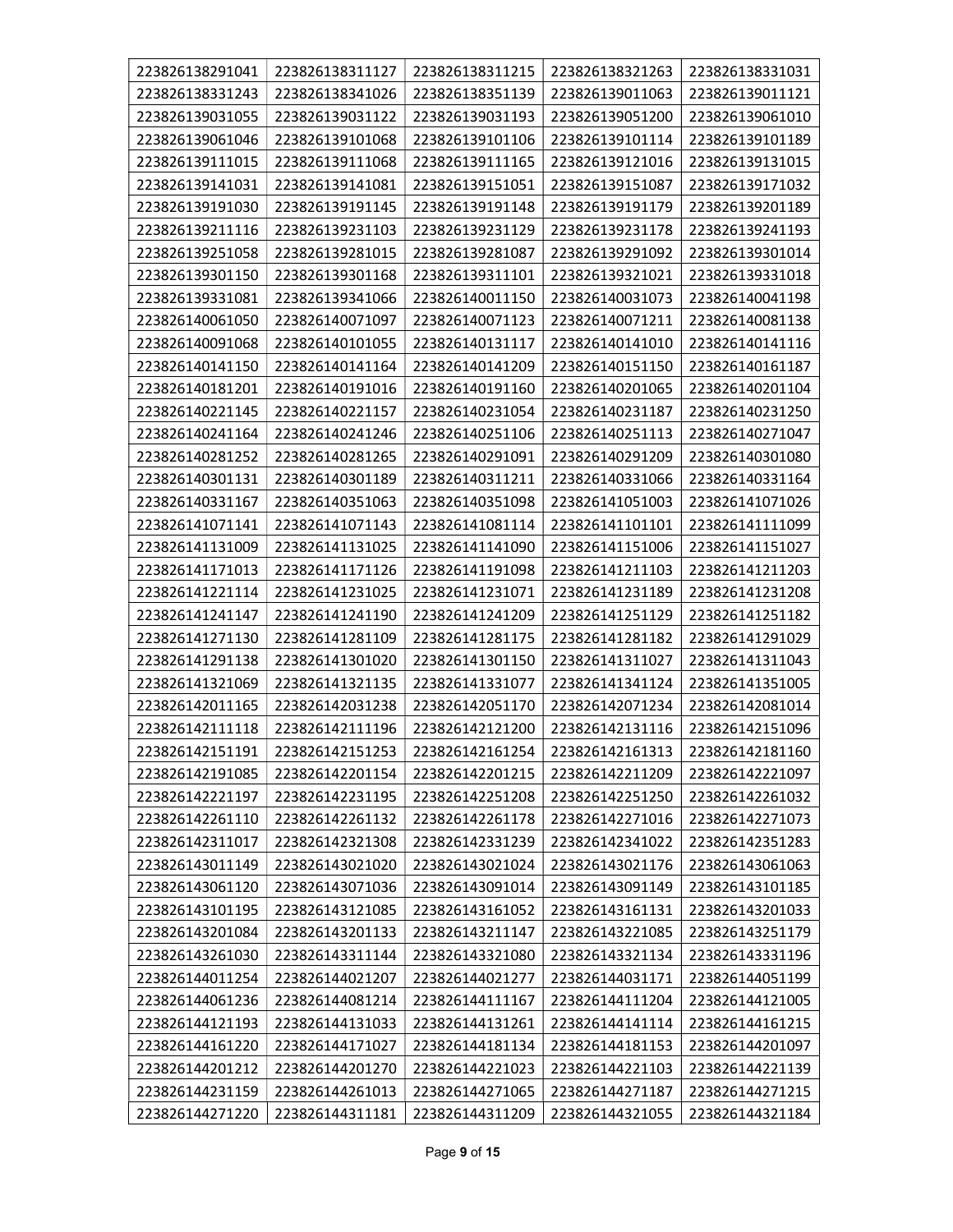| 223826144321210 | 223826144321220 | 223826144341086 | 223826144341096 | 223826144341277 |
|-----------------|-----------------|-----------------|-----------------|-----------------|
| 223826144351075 | 223826145011053 | 223826145011073 | 223826145031044 | 223826145031375 |
| 223826145041047 | 223826145041148 | 223826145041348 | 223826145061375 | 223826145071310 |
| 223826145081100 | 223826145091107 | 223826145091128 | 223826145091297 | 223826145091329 |
| 223826145091411 | 223826145101132 | 223826145101214 | 223826145111049 | 223826145111135 |
| 223826145111417 | 223826145211157 | 223826145211243 | 223826145221435 | 223826145231195 |
| 223826145231335 | 223826145241016 | 223826145241095 | 223826145251175 | 223826145251206 |
| 223826145251245 | 223826145261190 | 223826145271183 | 223826145271398 | 223826145281138 |
| 223826145281171 | 223826145281214 | 223826145281385 | 223826145291049 | 223826145291124 |
| 223826145301259 | 223826145301319 | 223826145311066 | 223826145321159 | 223826145321429 |
| 223826145331011 | 223826145331021 | 223826145331128 | 223826145331242 | 223826145351070 |
| 223826145351407 | 223826146011008 | 223826146011114 | 223826146031059 | 223826146041030 |
| 223826146061112 | 223826146071092 | 223826146081004 | 223826146091029 | 223826146091054 |
| 223826146091061 | 223826146091101 | 223826146101169 | 223826146121042 | 223826146121061 |
| 223826146161082 | 223826146171057 | 223826146171150 | 223826146181059 | 223826146191055 |
| 223826146201044 | 223826146201181 | 223826146221072 | 223826146221126 | 223826146241116 |
| 223826146251211 | 223826146281220 | 223826146291081 | 223826146301042 | 223826146321034 |
| 223826146321039 | 223826146341206 | 223826146341212 | 223827181011014 | 223827181011018 |
| 223827181031285 | 223827181041266 | 223827181051018 | 223827181051090 | 223827181061022 |
| 223827181071015 | 223827181081306 | 223827181091117 | 223827181091205 | 223827181091269 |
| 223827181091313 | 223827181101017 | 223827181101338 | 223827181111011 | 223827181111128 |
| 223827181111146 | 223827181111150 | 223827181111238 | 223827181121058 | 223827181121152 |
| 223827181121161 | 223827181121241 | 223827181131242 | 223827181161103 | 223827181171181 |
| 223827181171321 | 223827181181127 | 223827181191320 | 223827181201169 | 223827181201256 |
| 223827181221321 | 223827181231202 | 223827181251108 | 223827181251167 | 223827181271021 |
| 223827181271194 | 223827181271263 | 223827181271317 | 223827181281015 | 223827181281238 |
| 223827181291219 | 223827181311135 | 223827181311170 | 223827181311199 | 223827181311225 |
| 223827181321119 | 223827181321179 | 223827181321217 | 223827181331279 | 223827181351071 |
| 223827182011111 | 223827182021112 | 223827182021171 | 223827182031140 | 223827182041158 |
| 223827182061229 | 223827182081038 | 223827182091033 | 223827182091155 | 223827182111003 |
| 223827182121051 | 223827182121183 | 223827182131181 | 223827182141069 | 223827182161082 |
| 223827182161199 | 223827182171048 | 223827182171145 | 223827182181138 | 223827182181237 |
| 223827182201202 | 223827182211177 | 223827182211194 | 223827182221180 | 223827182231123 |
| 223827182231184 | 223827182241035 | 223827182251219 | 223827182261082 | 223827182261118 |
| 223827182271043 | 223827182281081 | 223827182291195 | 223827182321019 | 223827182321088 |
| 223827182321124 | 223827182331213 | 223827182341027 | 223827182341085 | 223827183011246 |
| 223827183011272 | 223827183021199 | 223827183021300 | 223827183031098 | 223827183041025 |
| 223827183071131 | 223827183071162 | 223827183071193 | 223827183111001 | 223827183111300 |
| 223827183121237 | 223827183131016 | 223827183131017 | 223827183131143 | 223827183141237 |
| 223827183151028 | 223827183171085 | 223827183181168 | 223827183181169 | 223827183191070 |
| 223827183191156 | 223827183201281 | 223827183211170 | 223827183221138 | 223827183231022 |
| 223827183231155 | 223827183231268 | 223827183241023 | 223827183241271 | 223827183261104 |
| 223827183261182 | 223827183271086 | 223827183271097 | 223827183271112 | 223827183271116 |
| 223827183281011 | 223827183281215 | 223827183291087 | 223827183301059 | 223827183301128 |
| 223827183311230 | 223827183311237 | 223827183331056 | 223827183331109 | 223827183331233 |
| 223827183331252 | 223827183341068 | 223827184011218 | 223827184041040 | 223827184061002 |
| 223827184061063 | 223827184081042 | 223827184081285 | 223827184091327 | 223827184101033 |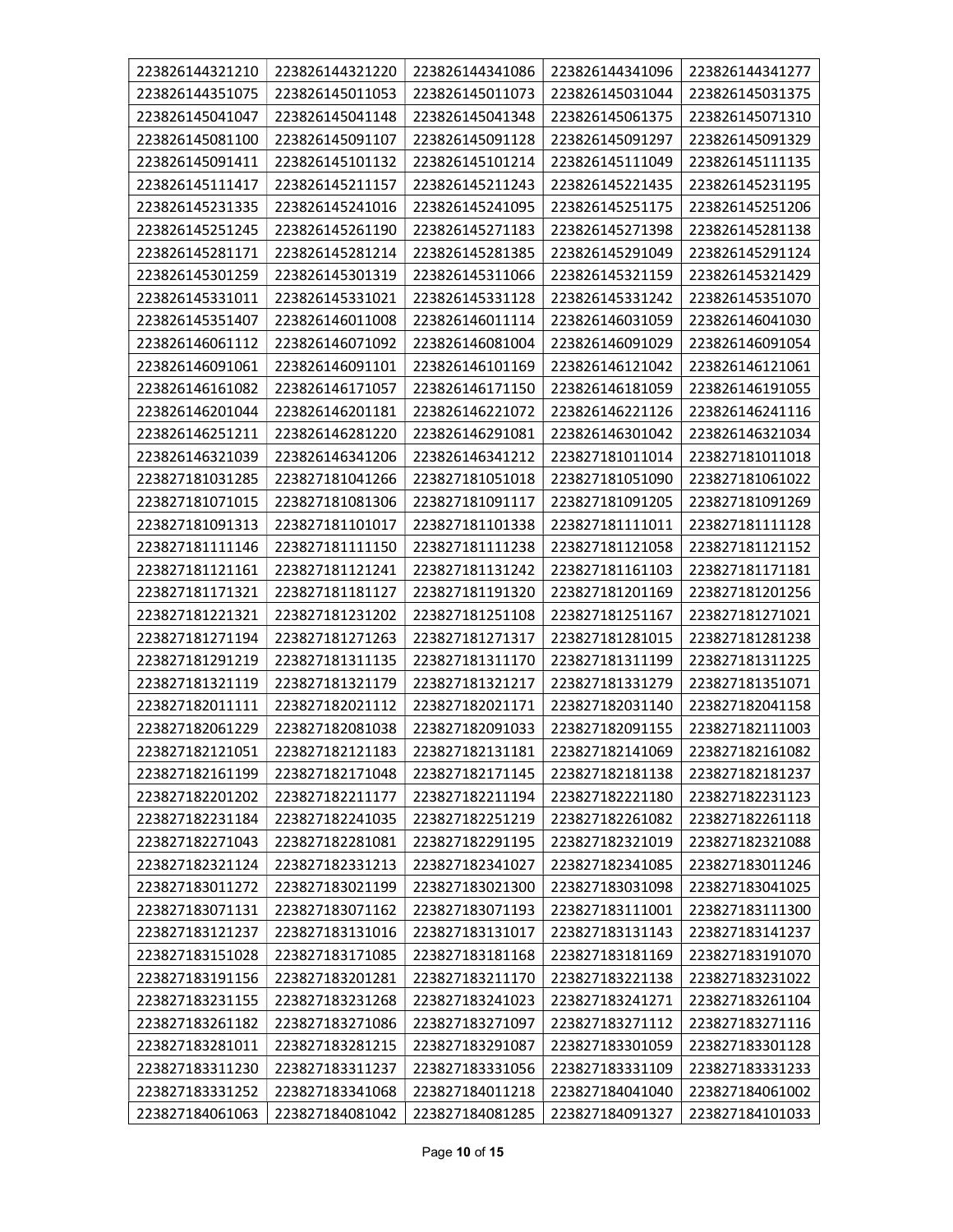| 223827184101272 | 223827184111005 | 223827184111119 | 223827184131076 | 223827184131270 |
|-----------------|-----------------|-----------------|-----------------|-----------------|
| 223827184131321 | 223827184141085 | 223827184161047 | 223827184171038 | 223827184171311 |
| 223827184181065 | 223827184181114 | 223827184181130 | 223827184191029 | 223827184201032 |
| 223827184201089 | 223827184201195 | 223827184201289 | 223827184201300 | 223827184221002 |
| 223827184221008 | 223827184231046 | 223827184241182 | 223827184261009 | 223827184261171 |
| 223827184261248 | 223827184261253 | 223827184281278 | 223827184291238 | 223827184311258 |
| 223827184331014 | 223827184331280 | 223827185021011 | 223827185021076 | 223827185041249 |
| 223827185061200 | 223827185061312 | 223827185071053 | 223827185081024 | 223827185081102 |
| 223827185091151 | 223827185101279 | 223827185101307 | 223827185111059 | 223827185111256 |
| 223827185111302 | 223827185121045 | 223827185121324 | 223827185151014 | 223827185151173 |
| 223827185161179 | 223827185161323 | 223827185161325 | 223827185171316 | 223827185181183 |
| 223827185191075 | 223827185191237 | 223827185211151 | 223827185231271 | 223827185241135 |
| 223827185251300 | 223827185261076 | 223827185271135 | 223827185271246 | 223827185271301 |
| 223827185281063 | 223827185281250 | 223827185291080 | 223827185291154 | 223827185291257 |
| 223827185291285 | 223827185301030 | 223827185311051 | 223827185311069 | 223827185311253 |
| 223827185321267 | 223827185341186 | 223827185351015 | 223827186011189 | 223827186021257 |
| 223827186061172 | 223827186081047 | 223827186101100 | 223827186101246 | 223827186111086 |
| 223827186111194 | 223827186121163 | 223827186121204 | 223827186121248 | 223827186131179 |
| 223827186141116 | 223827186151073 | 223827186161202 | 223827186171171 | 223827186181074 |
| 223827186181134 | 223827186191034 | 223827186191038 | 223827186191237 | 223827186201032 |
| 223827186201117 | 223827186221191 | 223827186241089 | 223827186251006 | 223827186251214 |
| 223827186261075 | 223827186271024 | 223827186291172 | 223827186291230 | 223827186291231 |
| 223827186311206 | 223827186341221 | 223827186341236 | 223827187021059 | 223827187021074 |
| 223827187021094 | 223827187021203 | 223827187031200 | 223827187031233 | 223827187041144 |
| 223827187041159 | 223827187061032 | 223827187081041 | 223827187091158 | 223827187091322 |
| 223827187101021 | 223827187101130 | 223827187111251 | 223827187131006 | 223827187151108 |
| 223827187151319 | 223827187161253 | 223827187161257 | 223827187171190 | 223827187171195 |
| 223827187181064 | 223827187191234 | 223827187191242 | 223827187201011 | 223827187201032 |
| 223827187201272 | 223827187211058 | 223827187221256 | 223827187231083 | 223827187231321 |
| 223827187241191 | 223827187241263 | 223827187251214 | 223827187251320 | 223827187261108 |
| 223827187261144 | 223827187271213 | 223827187271217 | 223827187311175 | 223827187311262 |
| 223827187311281 | 223827187321031 | 223827187321049 | 223827187321176 | 223827187331258 |
| 223827187331297 | 223827187341236 | 223827187341262 | 223827187351296 | 223827188011395 |
| 223827188021095 | 223827188021281 | 223827188021390 | 223827188031041 | 223827188031272 |
| 223827188041216 | 223827188041371 | 223827188051178 | 223827188051329 | 223827188061297 |
| 223827188071094 | 223827188071325 | 223827188081319 | 223827188091215 | 223827188091242 |
| 223827188101172 | 223827188101303 | 223827188101414 | 223827188111359 | 223827188121053 |
| 223827188121067 | 223827188121286 | 223827188131160 | 223827188131294 | 223827188141109 |
| 223827188141233 | 223827188141256 | 223827188141376 | 223827188151375 | 223827188151444 |
| 223827188161171 | 223827188161232 | 223827188161250 | 223827188181317 | 223827188191081 |
| 223827188201115 | 223827188211057 | 223827188221248 | 223827188221290 | 223827188231086 |
| 223827188231300 | 223827188231355 | 223827188251204 | 223827188251440 | 223827188271131 |
| 223827188271314 | 223827188281019 | 223827188281213 | 223827188291075 | 223827188291393 |
| 223827188291428 | 223827188301413 | 223827188311266 | 223827188321402 | 223827188351400 |
| 223827189021058 | 223827189021212 | 223827189031077 | 223827189031120 | 223827189031202 |
| 223827189051101 | 223827189071047 | 223827189071280 | 223827189091032 | 223827189091217 |
| 223827189101069 | 223827189101114 | 223827189101234 | 223827189101260 | 223827189101296 |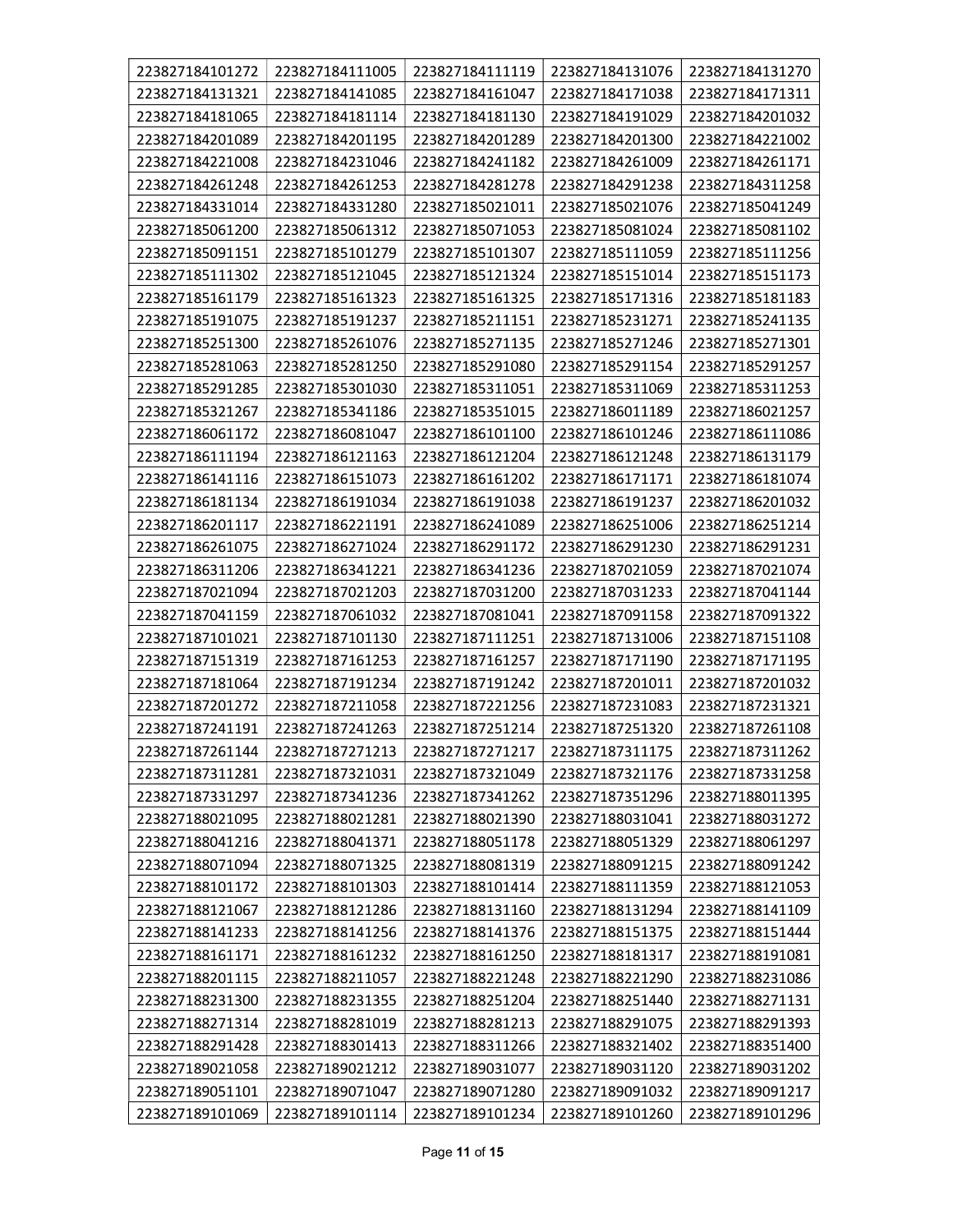| 223827189121152 | 223827189141212 | 223827189151216 | 223827189151236 | 223827189151346 |
|-----------------|-----------------|-----------------|-----------------|-----------------|
| 223827189161053 | 223827189161202 | 223827189161263 | 223827189161328 | 223827189181267 |
| 223827189181343 | 223827189201012 | 223827189201065 | 223827189221005 | 223827189221255 |
| 223827189231036 | 223827189261088 | 223827189261193 | 223827189281166 | 223827189291155 |
| 223827189301008 | 223827189311240 | 223827189321090 | 223827189321341 | 223827189331168 |
| 223827189341123 | 223827189341221 | 223827189351087 | 223827189351152 | 223827189351204 |
| 223827429051021 | 223827429051176 | 223827429051202 | 223827429051209 | 223827429061232 |
| 223827429071197 | 223827429091177 | 223827429121098 | 223827429121243 | 223827429121258 |
| 223827429131142 | 223827429141043 | 223827429151242 | 223827429161110 | 223827429161262 |
| 223827429171038 | 223827429171124 | 223827429181108 | 223827429181185 | 223827429181265 |
| 223827429181268 | 223827429231066 | 223827429251123 | 223827429251134 | 223827429251229 |
| 223827429261095 | 223827429261162 | 223827429271092 | 223827429271129 | 223827429301091 |
| 223827429311193 | 223827429321019 | 223827429321041 | 223827429331091 | 223827429331151 |
| 223827429341080 | 223827429341128 | 223827429351132 | 223828112021306 | 223828115091089 |
| 223828116031012 | 223828116321006 | 223828118091092 | 223828118351219 | 223828119031180 |
| 223828119211221 | 223828119221224 | 223828119241167 | 223828120091022 | 223828120101093 |
| 223828120311090 | 223828121031188 | 223828121061136 | 223828121081139 | 223828121121109 |
| 223828121261032 | 223828121261261 | 223828121291041 | 223828121341163 | 223828121341244 |
| 223828122191033 | 223828123011179 | 223828123041045 | 223828123091116 | 223828123211096 |
| 223828123241077 | 223828124021020 | 223828124051255 | 223828124051322 | 223828124121290 |
| 223828124221024 | 223828124231253 | 223828124341317 | 223828344191074 | 223828344331065 |
| 223828346341185 | 223828351291040 | 223828352011202 | 223828353061018 | 223828353091073 |
| 223828353171012 | 223828353181022 | 223828353321063 | 223828427061230 | 223828427291173 |
| 223829206231156 | 223829214201012 | 223829215101440 | 223829215141306 | 223829215221430 |
| 223829216031160 | 223829216051078 | 223829217051147 | 223830150131156 | 223830150291155 |
| 223830151071201 | 223830152241089 | 223830153241070 | 223830154101060 | 223830154151031 |
| 223830154311108 | 223830155071066 | 223831408031033 | 223831408041043 | 223831408041058 |
| 223831408111047 | 223831408131034 | 223831408141032 | 223831408151027 | 223831408151104 |
| 223831408181053 | 223831408221082 | 223831408271011 | 223831408341084 | 223831408351085 |
| 223831418011092 | 223831418101066 | 223831418101100 | 223831418111037 | 223831418121068 |
| 223831418141016 | 223831418141021 | 223831418151106 | 223831418161047 | 223831418181062 |
| 223831418241114 | 223831418251053 | 223831418261001 | 223831418271081 | 223831418281038 |
| 223831418291102 | 223831418301105 | 223831418331024 | 223831424021050 | 223831424071003 |
| 223831424071049 | 223831424071076 | 223831424081041 | 223831424101052 | 223831424131105 |
| 223831424151083 | 223831424151089 | 223831424161029 | 223831424181123 | 223831424211035 |
| 223831424221076 | 223831424231022 | 223831424231115 | 223831424241047 | 223831424241104 |
| 223831424251044 | 223831424261091 | 223831424271043 | 223831424271125 | 223831424291081 |
| 223831424301063 | 223831424301101 | 223831424301106 | 223831424331021 | 223831424341072 |
| 223831424351098 |                 |                 |                 |                 |

End of the list

Total number of candidates shortlisted: 2466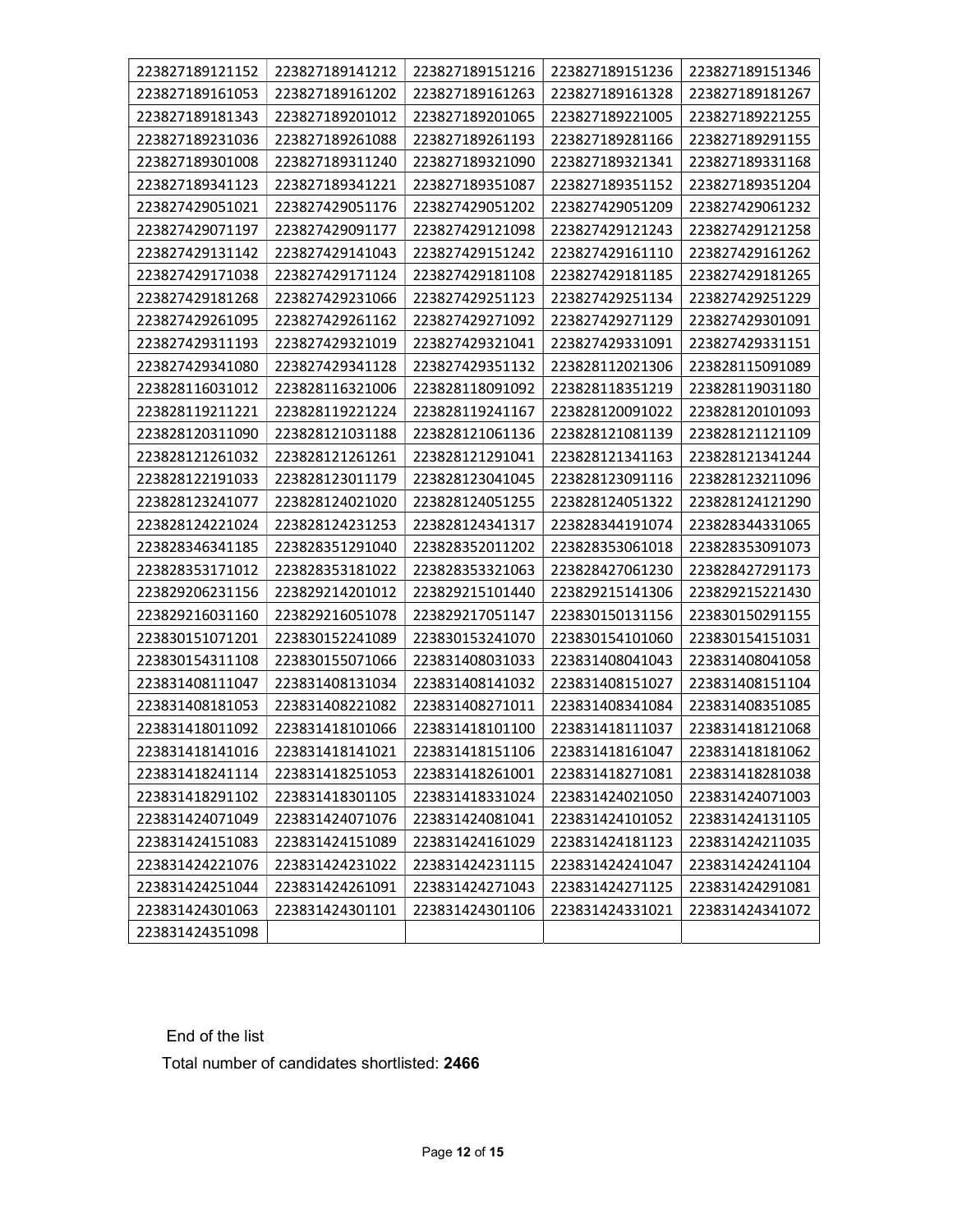| Community & ESM Cut off Merit Index for Various Categories of Posts |                   |           |           |           |            |           |            |           |            |
|---------------------------------------------------------------------|-------------------|-----------|-----------|-----------|------------|-----------|------------|-----------|------------|
|                                                                     |                   |           |           |           |            |           | <b>ESM</b> |           |            |
| CAT_NO                                                              | <b>RAILWAY/PU</b> | <b>UR</b> | SC.       | <b>ST</b> | <b>OBC</b> | <b>UR</b> | SC         | <b>ST</b> | <b>OBC</b> |
| 1                                                                   | <b>SER</b>        | 608.77292 |           |           | 587.67641  |           |            |           |            |
| 2                                                                   | ER                | 602.74542 | 500.27665 | 500.22592 | 571.94900  |           |            |           |            |
| 2                                                                   | <b>SER</b>        | 596.71792 | 493.19738 | 482.19389 | 571.94900  |           |            |           |            |
| 3                                                                   | ER                | 581.77750 | 482.49721 | 481.53037 | 567.59459  |           |            |           |            |
| 3                                                                   | <b>METRO</b>      | 615.69987 |           |           |            |           |            |           |            |
| 3                                                                   | <b>SER</b>        | 577.78237 | 468.31442 | 477.05156 | 563.56616  |           |            |           |            |
| 4                                                                   | <b>CLW</b>        | 603.05175 |           | 493.13433 | 586.53249  |           |            |           |            |
| 6                                                                   | <b>CLW</b>        |           |           |           | 575.62129  |           |            |           |            |
| 12                                                                  | ER                | 581.77750 | 481.53037 | 496.11400 | 571.94900  |           |            |           |            |
| 12                                                                  | <b>METRO</b>      | 617.81443 | 496.67999 |           | 587.67641  |           |            |           |            |
| 12                                                                  | <b>SER</b>        | 583.61587 | 476.16639 | 494.24902 | 571.14025  |           |            |           |            |
| 13                                                                  | <b>SER</b>        | 613.68900 | 500.22592 |           | 574.86562  |           |            |           |            |
| 14                                                                  | ER                | 651.24748 | 563.00100 | 526.46192 | 645.73826  |           | 378.49553  |           | 333.31986  |
| 14                                                                  | <b>SER</b>        | 642.25256 | 574.76993 | 526.02533 | 642.22545  | 388.76267 | 298.41165  |           | 316.35119  |
| 15                                                                  | ER                | 642.51099 | 565.42216 | 524.28935 | 642.22545  | 369.34241 | 257.13134  |           | 312.78560  |
| 15                                                                  | <b>SER</b>        | 642.25256 | 563.88323 | 523.91940 | 640.93676  |           |            |           |            |
| 16                                                                  | ER                | 665.80808 |           |           | 662.85221  |           |            |           |            |
| 16                                                                  | <b>SER</b>        | 652.74526 | 563.00100 | 551.19250 | 648.02179  |           |            |           |            |
| 17                                                                  | ER                | 646.80923 | 573.46996 |           | 642.51099  |           |            |           | 305.32340  |
| 17                                                                  | <b>SER</b>        | 645.96086 | 564.59985 | 529.92480 | 642.22545  |           |            |           |            |
| 18                                                                  | ER                | 645.71087 |           |           |            |           |            |           |            |
| 19                                                                  | <b>CLW</b>        | 648.50349 | 569.70734 | 537.67398 | 659.02852  | 417.51077 |            |           | 248.02722  |
| 36                                                                  | <b>SER</b>        | 648.02179 |           |           | 643.41822  |           |            |           |            |
| 37                                                                  | ER                | 649.10096 |           |           | 648.02179  |           |            |           | 374.38873  |
| 38                                                                  | ER                | 650.38347 | 570.08604 | 527.57559 | 646.80923  | 394.97906 |            |           | 238.86193  |
| 38                                                                  | <b>SER</b>        | 643.41822 | 564.30249 | 537.02242 | 642.51099  | 357.53402 |            |           | 265.55652  |
| 40                                                                  | ER                | 648.50349 |           |           | 646.80923  |           |            |           | 317.17192  |
| 40                                                                  | <b>SER</b>        | 661.21609 |           |           |            |           |            |           |            |
| 41                                                                  | <b>SER</b>        | 647.14988 | 566.59444 |           | 665.72682  |           |            |           |            |
| 42                                                                  | ER                | 663.00252 | 589.76029 |           |            |           |            |           |            |
| 42                                                                  | <b>SER</b>        | 648.50349 | 584.94013 | 529.00444 | 648.17209  |           |            |           | 243.73474  |
| 43                                                                  | ER                | 651.04601 | 572.22741 | 534.0896  | 651.04601  | 411.192   |            |           |            |
| 44                                                                  | ER                | 653.58842 | 577.00153 | 539.17453 | 651.04601  | 458.57953 |            |           | 290.00658  |
| 45                                                                  | <b>CLW</b>        | 663.75861 | 577.59117 | 536.21615 | 656.13105  | 450.36569 |            |           | 267.17873  |
| 46                                                                  | <b>CLW</b>        | 656.13105 | 569.68489 | 549.34472 | 653.58842  | 465.44119 |            |           | 481.52398  |
| 53                                                                  | ER                | 654.15954 |           |           |            |           |            |           |            |
| 53                                                                  | <b>SER</b>        | 650.60591 | 569.68489 | 533.78232 | 648.98113  |           |            |           | 391.70764  |
| 54                                                                  | ER                | 650.60591 | 570.2897  | 543.51773 | 650.60591  | 409.50551 |            |           |            |
| 54                                                                  | <b>METRO</b>      | 662.19198 |           |           | 655.47356  |           |            |           |            |
| 54                                                                  | <b>SER</b>        | 647.14988 | 567.14237 | 528.91467 | 645.96086  | 353.85424 |            |           | 353.85424  |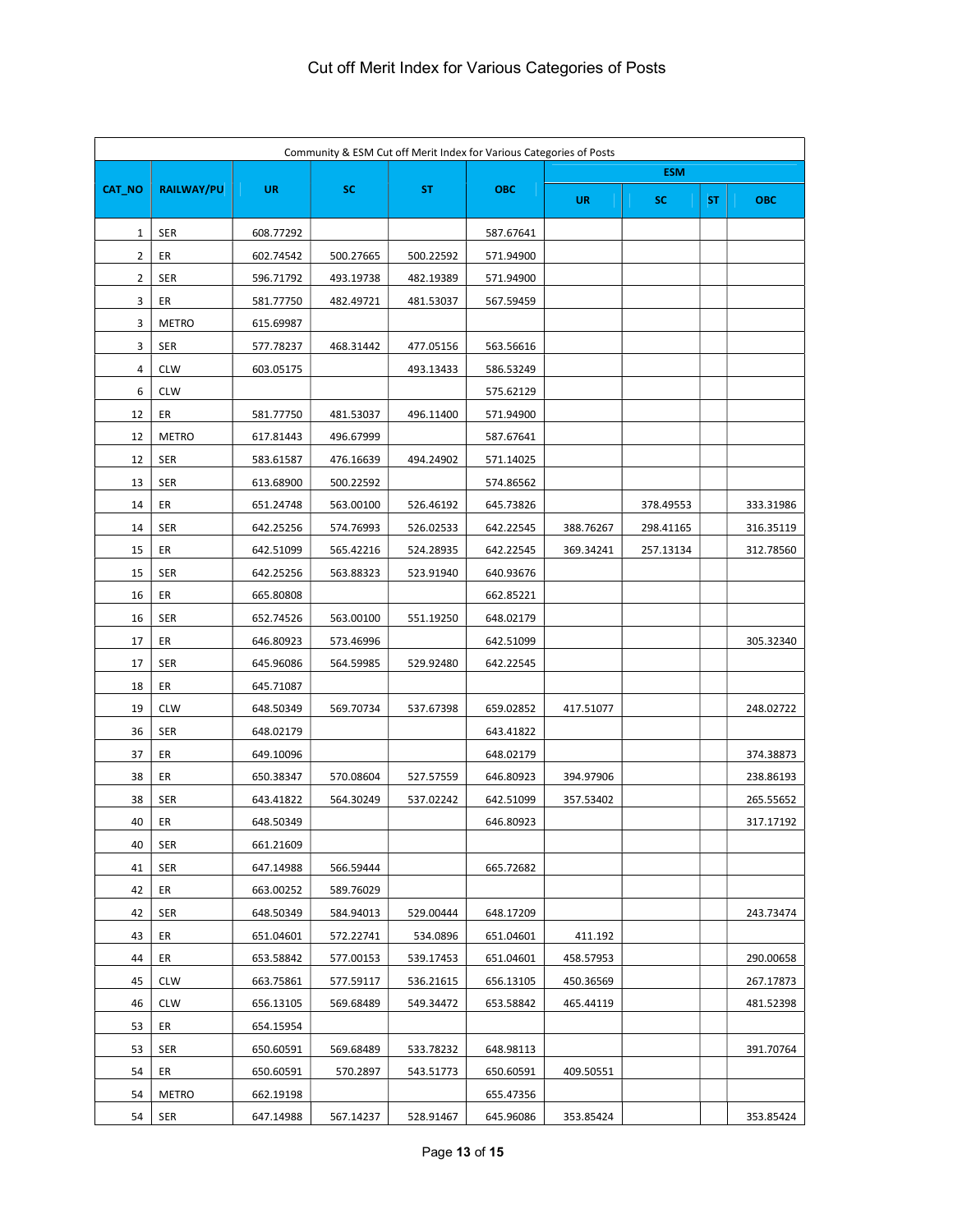| 55 | ER           | 653.58842 | 584.94013 | 544.25968 | 654.94425 | 444.49921 |           | 258.10836 |
|----|--------------|-----------|-----------|-----------|-----------|-----------|-----------|-----------|
| 55 | <b>SER</b>   | 658.67357 | 569.68489 | 531.54696 | 651.04601 |           |           | 526.48085 |
| 56 | <b>SER</b>   | 645.73826 | 565.42216 | 539.17453 | 657.76275 | 392.86959 |           |           |
| 63 | ER           | 642.28283 | 564.59985 | 521.61331 | 643.41822 | 364.12148 |           | 355.90775 |
| 63 | <b>METRO</b> | 659.02852 | 587.32658 |           | 660.34121 |           |           |           |
| 64 | ER           | 643.30444 | 562.05733 | 529.00444 | 643.41822 | 411.35045 | 402.45935 | 498.26967 |
| 64 | <b>METRO</b> | 662.37773 |           |           | 653.65583 |           |           |           |
| 64 | <b>SER</b>   | 662.77503 |           | 518.83425 | 643.25286 |           |           |           |
| 67 | <b>CLW</b>   | 667.64268 | 588.97959 | 545.96778 | 665.14394 | 599.49559 | 349.74743 |           |
| 67 | ER           | 653.58842 | 569.46503 | 577.31245 | 661.21609 | 479.11379 |           | 298.87821 |
| 67 | <b>SER</b>   | 651.24748 | 564.30249 | 526.46192 | 651.04601 | 390.81618 |           | 533.78232 |
| 69 | <b>CLW</b>   | 769.73685 |           | 512.82894 |           |           |           |           |
| 69 | ER           | 729.93413 | 577.96051 | 494.73685 | 668.42094 | 389.80272 |           | 433.22366 |
| 69 | <b>SER</b>   | 722.69736 | 570.72358 | 491.11847 | 657.56579 | 355.90775 |           | 255.94311 |

| PwBD -R Cut off Merit Index for Various Categories of Posts |                       |           |               |    |                                                     |           |           |           |           |  |  |
|-------------------------------------------------------------|-----------------------|-----------|---------------|----|-----------------------------------------------------|-----------|-----------|-----------|-----------|--|--|
|                                                             |                       | R-HI      |               |    |                                                     | $R$ -LD   |           |           |           |  |  |
| <b>CAT</b><br><b>NO</b>                                     | <b>RAILWAY</b><br>/PU | UR        | $\mathsf{sc}$ | ST | ОВС                                                 | UR        | <b>SC</b> | ST        | ОВС       |  |  |
| $\mathbf 1$                                                 | SER                   |           |               |    |                                                     |           |           |           |           |  |  |
| $\overline{2}$                                              | ${\sf ER}$            |           |               |    |                                                     |           |           |           |           |  |  |
| $\overline{2}$                                              | SER                   |           |               |    |                                                     |           | 262.66250 |           |           |  |  |
| 3                                                           | ER                    |           |               |    |                                                     |           |           |           |           |  |  |
| 3                                                           | <b>METRO</b>          |           |               |    |                                                     |           |           |           |           |  |  |
| 3                                                           | SER                   |           |               |    |                                                     | 376.12558 |           |           | 223.65954 |  |  |
| $\overline{4}$                                              | <b>CLW</b>            |           |               |    |                                                     |           |           |           |           |  |  |
| 6                                                           | <b>CLW</b>            |           |               |    |                                                     |           |           |           |           |  |  |
| 12                                                          | ER                    |           |               |    |                                                     |           |           | 224.85864 | 266.20816 |  |  |
| 12                                                          | METRO                 |           |               |    |                                                     |           |           |           |           |  |  |
| 12                                                          | SER                   |           |               |    |                                                     | 496.67999 |           |           | 255.57104 |  |  |
| 13                                                          | SER                   |           |               |    |                                                     |           |           |           |           |  |  |
| 14                                                          | ER                    |           |               |    |                                                     |           |           |           |           |  |  |
| 14                                                          | <b>SER</b>            |           |               |    |                                                     |           |           |           |           |  |  |
| 15                                                          | ER                    |           |               |    |                                                     |           |           |           |           |  |  |
| 15                                                          | SER                   |           |               |    |                                                     |           |           |           |           |  |  |
| 16                                                          | ER                    |           |               |    |                                                     |           |           |           |           |  |  |
| 16                                                          | SER                   |           |               |    |                                                     |           |           |           |           |  |  |
| $17\,$                                                      | ER                    |           |               |    |                                                     |           |           |           |           |  |  |
| 17                                                          | SER                   |           |               |    |                                                     |           |           |           |           |  |  |
| 18                                                          | ${\sf ER}$            |           |               |    |                                                     |           |           |           |           |  |  |
| 19                                                          | <b>CLW</b>            | 444.68339 |               |    | 280.11307                                           |           |           |           |           |  |  |
| 36                                                          | SER                   |           |               |    |                                                     |           |           |           |           |  |  |
| 37                                                          | ER                    |           |               |    |                                                     |           |           |           |           |  |  |
| 38                                                          | ER                    | 390.12187 |               |    | 264.07020                                           | 543.67584 | 548.25951 |           | 566.59444 |  |  |
| 38                                                          | SER                   | 346.57683 |               |    | 264.07020<br>$\sim$ $\sim$ $\sim$<br>$\overline{a}$ |           | 541.38411 |           | 562.05733 |  |  |